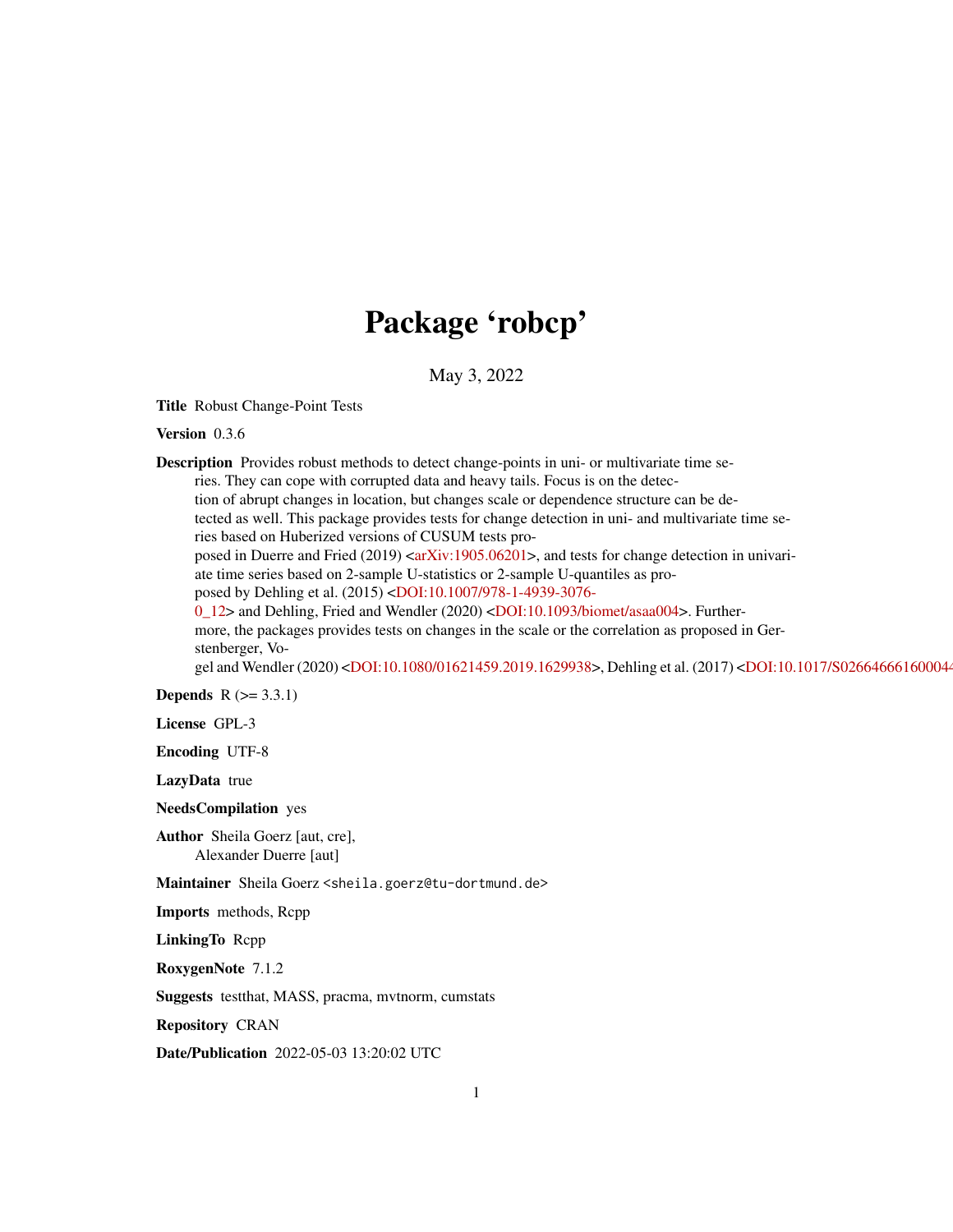## <span id="page-1-0"></span>R topics documented:

|       | $\overline{2}$ |
|-------|----------------|
|       | $\overline{4}$ |
|       | - 6            |
|       | -8             |
|       | $\overline{9}$ |
|       |                |
|       |                |
|       |                |
|       | -19            |
|       |                |
|       | 21             |
|       |                |
|       |                |
|       |                |
|       |                |
|       | -26            |
|       |                |
|       |                |
|       |                |
|       |                |
|       |                |
|       |                |
| Index | 36             |

<span id="page-1-1"></span>cor\_cusum *A CUSUM-type test to detect changes in the fluctuation.*

## Description

Performs a CUSUM-based test on changes in Spearman's rho or Kendall's tau.

#### Usage

```
cor_cusum(x, version = c("tau", "rho"), control = list(), fpc = TRUE,\begin{bmatrix} 1 & 1 \\ 1 & 0 \end{bmatrix} = 1e-08, plot = FALSE)
```
#### Arguments

| X       | time series (matrix or ts object with numeric/integer values).                           |
|---------|------------------------------------------------------------------------------------------|
| version | version of the test. Either rho or tau.                                                  |
| control | a list of control parameters.                                                            |
| fpc     | finite population correction (boolean).                                                  |
| tol     | tolerance of the distribution function (numeric), which is used do compute p-<br>values. |
| plot    | should the test statistic be plotted (cf. plot. cpStat)? Boolean.                        |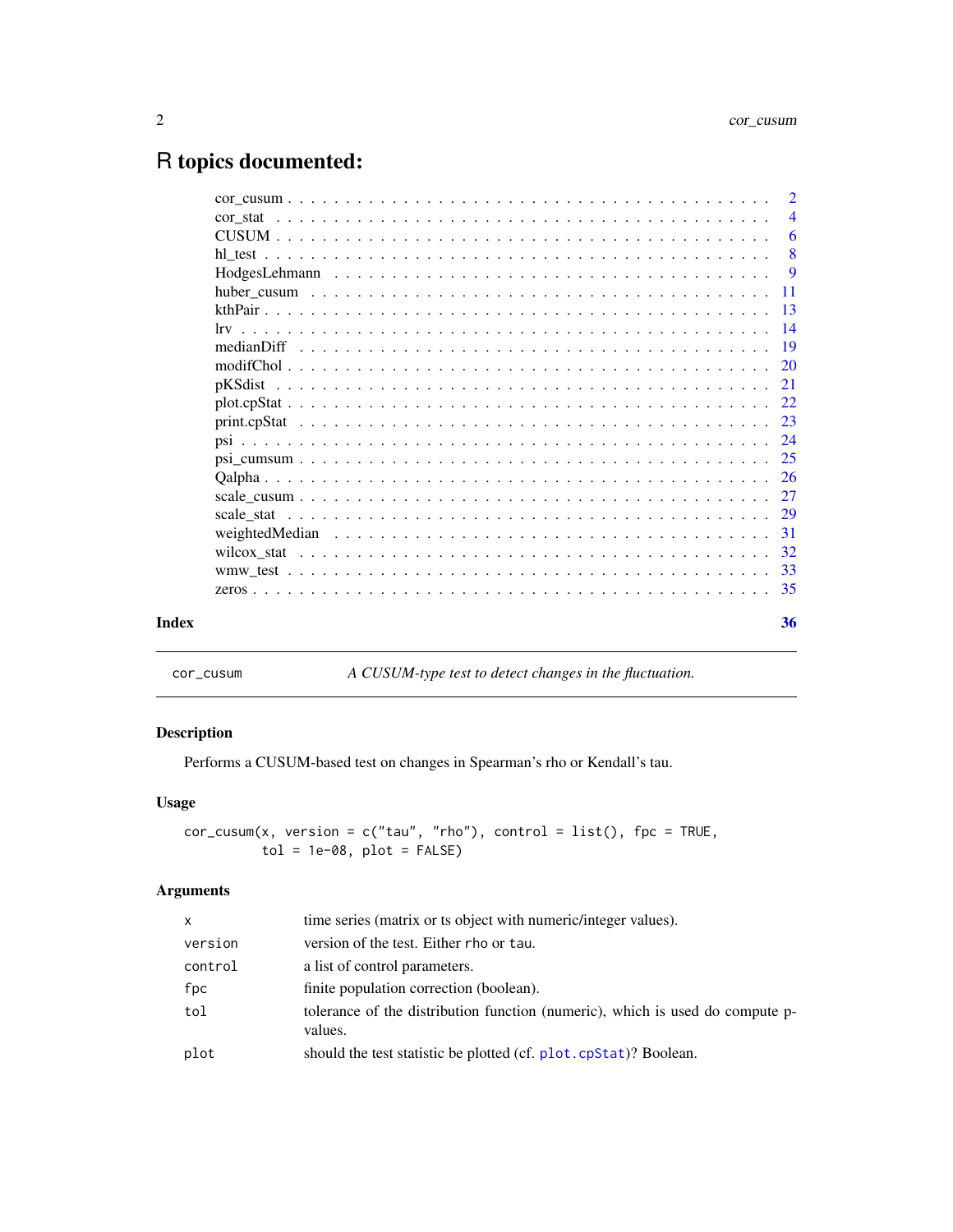<span id="page-2-0"></span>cor\_cusum 3

#### Details

The function perform a CUSUM-type test on changes in the fluctuation of a time series  $x$ . Formally, the hypothesis pair can be written as

$$
H_0: \xi_1, \ldots, \xi_n
$$

vs.

$$
H_1: \exists k \in \{1, ..., n-1\} : \xi_k \neq \xi_{k+1}
$$

where  $\xi_i$  is a fluctuation measure (either Spearman's rho or Kendall's tau) and n is the length of the time series.  $k$  is called a 'change point'.

The test statistic is computed using [cor\\_stat](#page-3-1) and asymptotically follows a Kolmogorov distribution. To derive the p-value, the funtion [pKSdist](#page-20-1) is used.

#### Value

A list of the class "htest" containing the following components:

| statistic       | return value of the function cor_stat.                   |
|-----------------|----------------------------------------------------------|
| p.value         | p-value (numeric).                                       |
| alternative     | alternative hypothesis (character string).               |
| method          | name of the performed test (character string).           |
| cp.location     | index of the estimated change point location (integer).  |
| data.name       | name of the data (character string).                     |
| 1 <sub>rv</sub> | list containing the compontents method, param and value. |

#### Author(s)

Sheila Görz

#### References

Wied, D., Dehling, H., Van Kampen, M., and Vogel, D. (2014). A fluctuation test for constant Spearman's rho with nuisance-free limit distribution. Computational Statistics & Data Analysis, 76, 723-736.

Dürre, A. (2022+). "Finite sample correction for cusum tests", *unpublished manuscript*

#### See Also

[cor\\_stat](#page-3-1), [lrv](#page-13-1), [pKSdist](#page-20-1)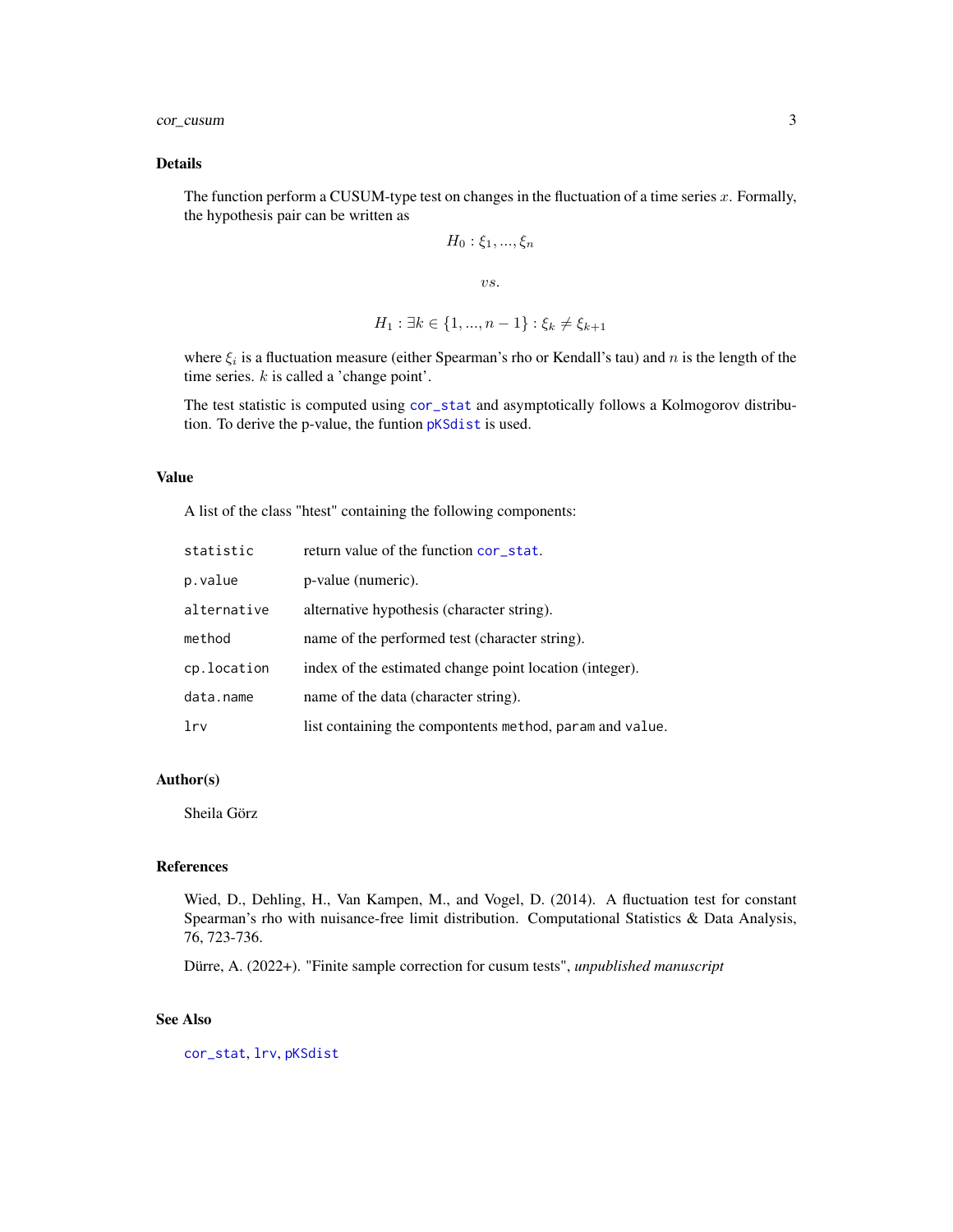#### Examples

```
### first: gerenate a time series with a burn-in period of m and a change point k
require(mvtnorm)
n <- 500
m < - 100N \le -n + mk \le m + \text{floor}(n \times 0.5)n1 \leq N - k## Spearman's rho:
rho < -c(0.4, -0.9)# serial dependence:
theta1 <-0.3theta2 <-0.2theta \le cbind(c(theta1, 0), c(0, theta2))
q <- rho * sqrt( (theta1^2 + 1) * (theta2^2 + 1) / (theta1 * theta2 + 1))
# shape matrices of the innovations:
S0 <- cbind(c(1, q[1]), c(q[1], 1))
S1 <- cbind(c(1, q[2]), c(q[2], 1))
e0 <- rmvt(k, S0, 5)
e1 <- rmvt(n1, S1, 5)
e \leftarrow rbind(e\emptyset, e1)
# generate the data:
x \le matrix(numeric(N * 2), ncol = 2)
x[1, ] \leftarrow e[1, ]invisible(sapply(2:N, function(i) x[i, ] \leq - e[i, ] + theta \leq x \leq e[i-1, ]))x \leq x[-(1:m), ]cor_cusum(x, "rho")
## Kendall's tau
S0 \leq - \text{cbind}(c(1, \text{rho}[1]), \text{c}(\text{rho}[1], 1))S1 \leq bind(c(1, rho[2]), c(rho[2], 1))e0 <- rmvt(k, S0, 5)
e1 <- rmvt(n1, S1, 5)
e <- rbind(e0, e1)
x \le matrix(numeric(N * 2), ncol = 2)
x[1, ] \leftarrow e[1, ]# AR(1):
invisible(sapply(2:N, function(i) x[i, ] \ll -0.8 * x[i-1, ] + e[i, ]))x \leq x[-(1:m), ]cor_cusum(x, version = "tau")
```
<span id="page-3-1"></span>cor\_stat *Test statistic to detect Fluctuation Changes*

<span id="page-3-0"></span>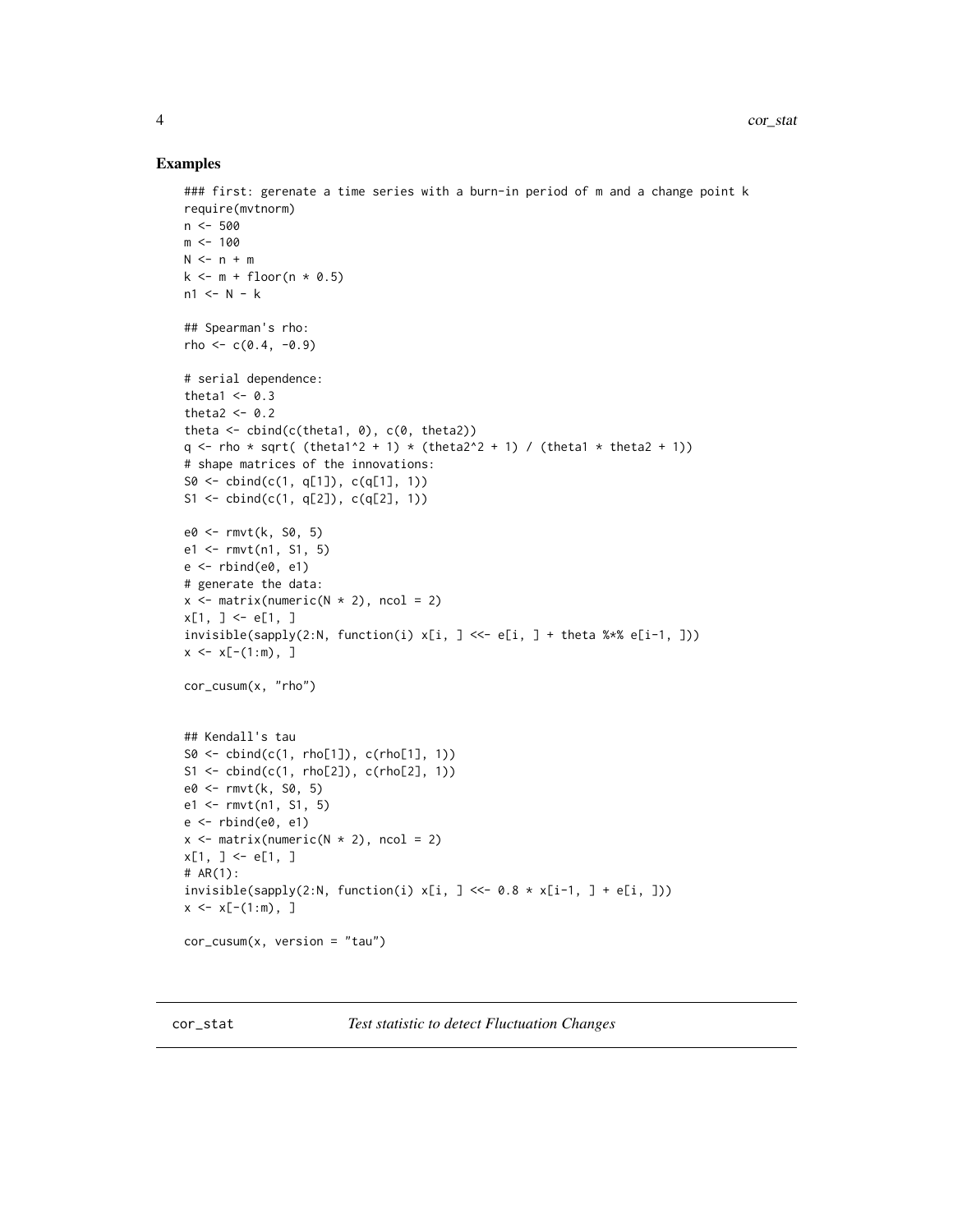#### <span id="page-4-0"></span>cor\_stat 5

#### Description

Computes the test statistic for a CUSUM-based tests on changes in Spearman's rho or Kendall's tau.

#### Usage

```
cor\_stat(x, version = c("tau", "rho"), control = list())
```
#### Arguments

| $\mathsf{x}$ | time series (numeric or ts vector).         |
|--------------|---------------------------------------------|
| version      | version of the test. Either "rho" or "tau". |
| control      | a list of control parameters.               |

#### Details

Let  $n$  be the length of the time series, i.e. the number of rows in x. In general, the (scaled) CUSUM test statistic is defined as

$$
\hat{T}_{\xi;n} = \max_{k=1,\dots,n} \frac{k}{2\sqrt{n}\hat{\sigma}} |\hat{\xi}_k - \hat{\xi}_n|,
$$

where  $\hat{\xi}$  is an estimator for the property on which to test, and  $\hat{\sigma}$  is an estimator for the square root of the corresponding long run variance (cf. [lrv](#page-13-1)).

If version = "tau", the function tests if the correlation between  $x_i$  and  $x_i$  of the bivariate time series  $(x_i, x_i)_{i=1,\dots,n}$  stays constant for all  $i = 1, \dots, n$  by considering Kendall's tau. Therefore,  $\hat{\xi} = \hat{\tau}$  is the the sample version of Kendall's tau:

$$
\hat{\tau}_k = \frac{2}{k(k-1)} \sum_{1 \leq i < j \leq k} sign\left( (x_j - x_i)(y_j - y_i) \right).
$$

The default bandwidth for the kernel-based long run variance estimation is  $b_n = \lfloor 2n^{1/3} \rfloor$  and the default kernel function is the quatratic kernel.

If version = "rho", the function tests if the correlation of a time series of an arbitrary dimension  $d$  (>= 2) stays constant by considering Spearman's rho. Therefore,  $\hat{\xi} = \hat{\rho}$  is the sample version of Spearman's rho:

$$
\hat{\rho}_k = a(d) \left( \frac{2^d}{k} \sum_{j=1}^k \prod_{i=1}^d (1 - U_{i,j;n}) - 1 \right)
$$

where  $U_{i,j;n} = n^{-1}$  (rank of  $x_{i,j}$  in  $x_{i,1},...,x_{i,n}$ ) and  $a(d) = (d+1)/(2^d - d - 1)$ . Here it is essential to use  $\hat{U}_{i,j;n}$  instead of  $\hat{U}_{i,j;k}$ . The default bandwidth for the kernel-based long run is essential to use  $U_{i,j;n}$  instead of  $U_{i,j;k}$ . The default bandwiddle for the Ke<br>variance estimation is  $\sqrt{n}$  and the default kernel function is the Bartlett kernel.

#### Value

Test statistic (numeric value) with the following attributes:

| cp-location | indicating at which index a change point is most likely. |
|-------------|----------------------------------------------------------|
| teststat    | test process (before taking the maximum).                |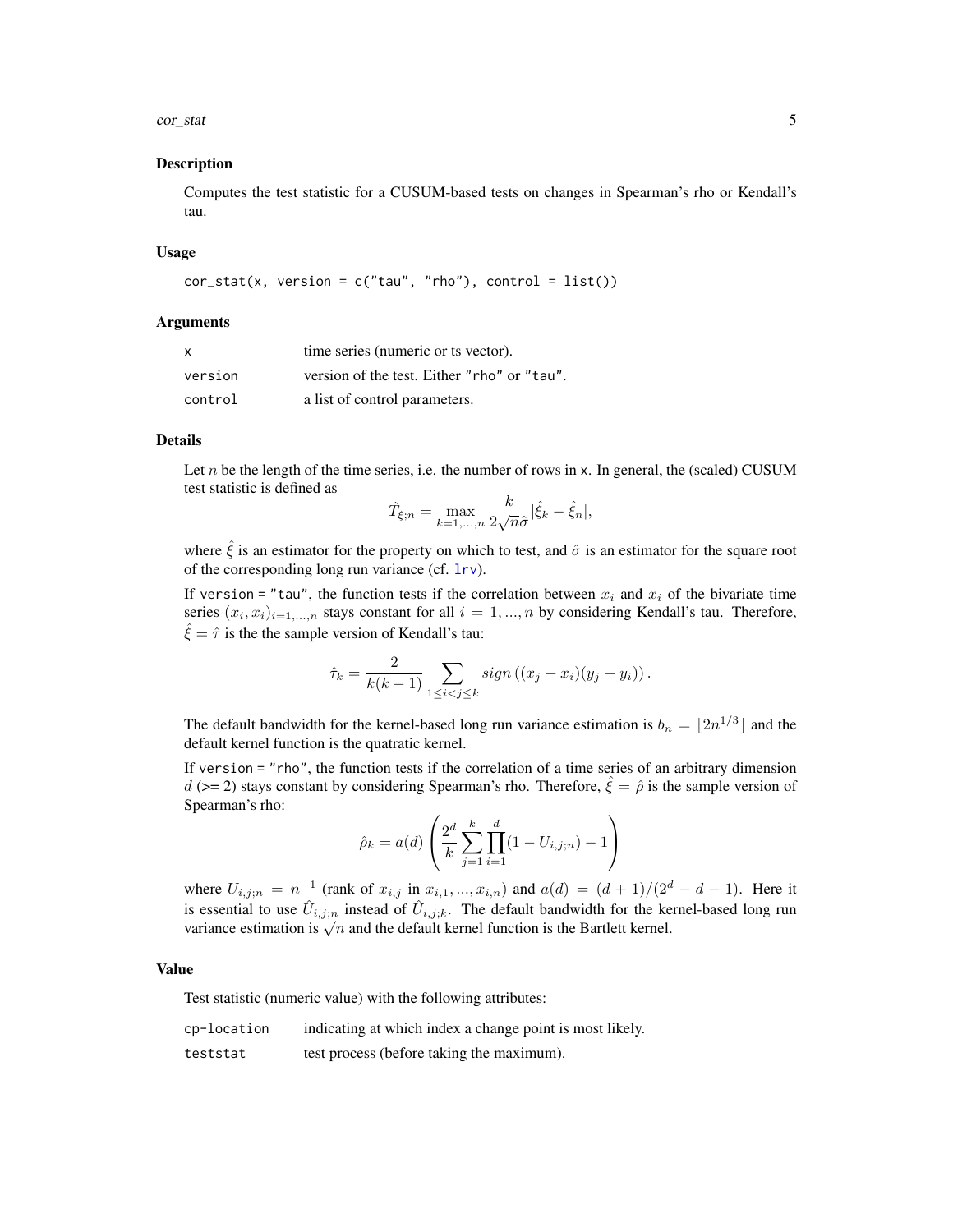<span id="page-5-0"></span>

|       | lrv-estimation long run variance estimation method. |
|-------|-----------------------------------------------------|
| sigma | estimated long run variance.                        |
| param | parameter used for the lrv estimation.              |
| kFun  | kernel function used for the lrv estimation.        |
|       |                                                     |

Is an S3 object of the class "cpStat".

#### Author(s)

Sheila Görz

#### References

Wied, D., Dehling, H., Van Kampen, M., and Vogel, D. (2014). A fluctuation test for constant Spearman's rho with nuisance-free limit distribution. Computational Statistics & Data Analysis, 76, 723-736.

#### See Also

[lrv](#page-13-1), [cor\\_cusum](#page-1-1)

<span id="page-5-1"></span>

CUSUM *CUSUM Test Statistic*

#### Description

Computes the test statistic for the CUSUM change point test.

#### Usage

```
CUSUM(x, method = "kernel", control = list(), inverse = "Cholesky", ...)
```
#### Arguments

| $\mathsf{x}$ | vector or matrix with each column representing a time series (numeric).                                                                                                 |
|--------------|-------------------------------------------------------------------------------------------------------------------------------------------------------------------------|
| method       | method of long run variance estimation. Options are "kernel", "subsampling"<br>and "bootstrap".                                                                         |
| control      | a list of control parameters for the estimation of the long run variance (cf. 1rv).                                                                                     |
| inverse      | character string specifying the method of inversion. Options are "Cholesky"<br>for inverting over modif Chol and "generalized" for using ginv from the MASS<br>package. |
| $\cdots$     | further arguments passed to the inverse-computing functions.                                                                                                            |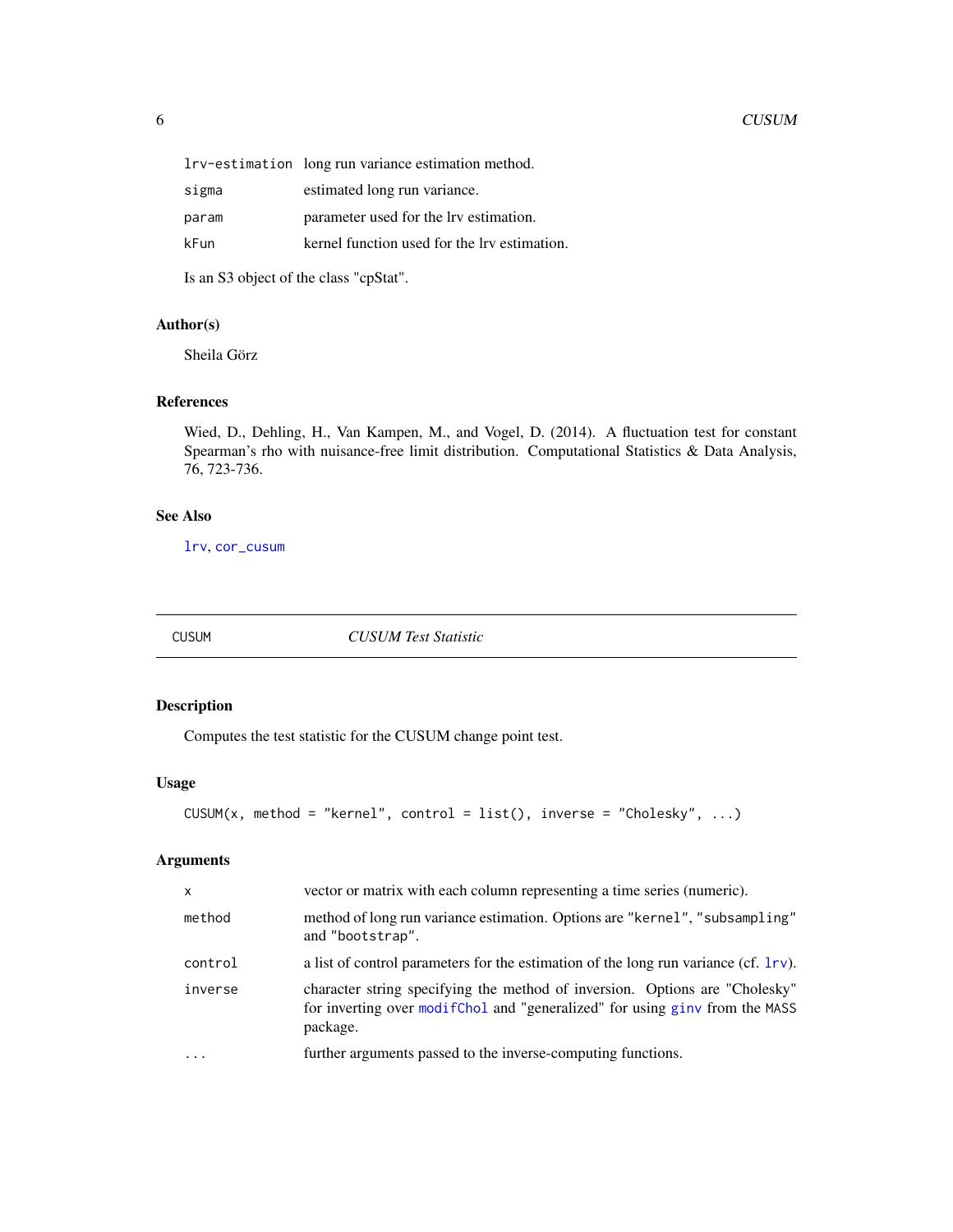#### <span id="page-6-0"></span>CUSUM 7

#### Details

Let n be the length of the time series  $x = (x_1, ..., x_n)$ .

In case of a univariate time series the test statistic can be written as

$$
\max_{k=1,...,n} \frac{1}{\sqrt{n}\sigma} \left| \sum_{i=1}^{k} x_i - (k/n) \sum_{i=1}^{n} x_i \right|,
$$

where  $\sigma$  is the square root of  $1rv$ . Default method is "kernel" and the default kernel function is "TH". If no bandwidth value is supplied, first the time series  $x$  is corrected for the estimated change point and Spearman's autocorrelation to lag 1  $(\rho)$  is computed. Then the default bandwidth follows as

$$
b_n = \max\left\{ \left\lceil n^{0.45} \left( \frac{2\rho}{1-\rho^2} \right)^{0.4} \right\rceil, 1 \right\}.
$$

In case of a multivariate time series the test statistic follows as

$$
\max_{k=1,\dots,n} \frac{1}{n} \left( \sum_{i=1}^k X_i - \frac{k}{n} \sum_{i=1}^n X_i \right)^T \Sigma^{-1} \left( \sum_{i=1}^k X_i - \frac{k}{n} \sum_{i=1}^n X_i \right),
$$

where  $X_i$  denotes the i-th row of x and  $\Sigma^{-1}$  is the inverse of [lrv](#page-13-1).

#### Value

Test statistic (numeric value) with the following attributes:

| cp-location | indicating at which index a change point is most likely. |
|-------------|----------------------------------------------------------|
| teststat    | test process (before taking the maximum).                |
|             | lrv-estimation long run variance estimation method.      |
| sigma       | estimated long run variance.                             |
| param       | parameter used for the lrv estimation.                   |
| kFun        | kernel function used for the lrv estimation.             |
|             |                                                          |

Is an S3 object of the class "cpStat".

#### Author(s)

Sheila Görz

#### See Also

[psi\\_cumsum](#page-24-1), [psi](#page-23-1)

#### Examples

```
# time series with a location change at t = 20ts < -c(rnorm(20, 0), rnorm(20, 2))
```

```
# Huberized CUSUM change point test statistic
CUSUM(psi(ts))
```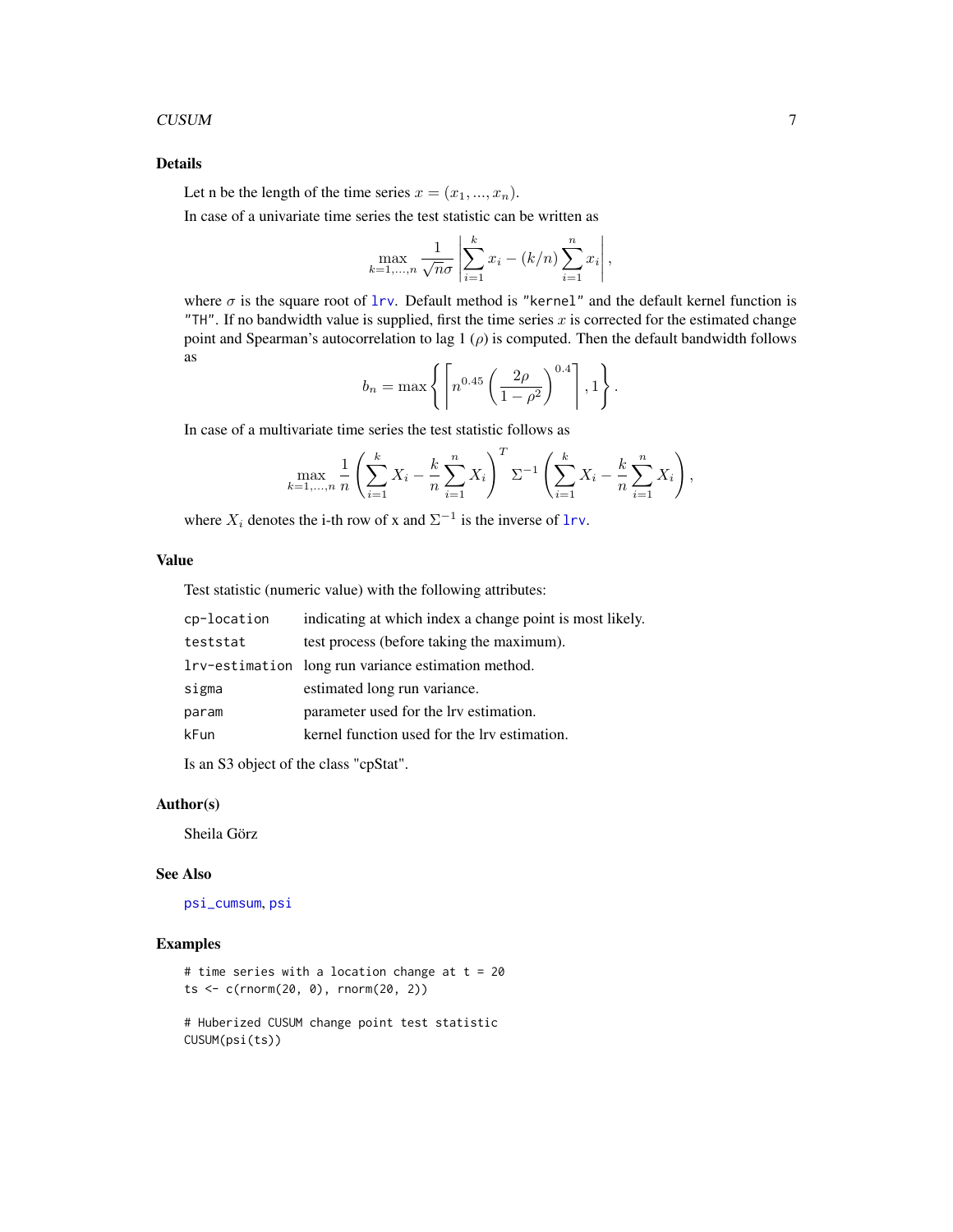#### <span id="page-7-0"></span>Description

Performs the two-sample Hodges-Lehmann change point test.

#### Usage

```
hl_test(x, b_u = "nrd0", method = "kernel", control = list(), tol = 1e-8,plot = FALSE)
```
#### Arguments

| $\times$ | time series (numeric or ts vector).                                                                               |
|----------|-------------------------------------------------------------------------------------------------------------------|
| $b_{-}u$ | bandwidth for u_hat. Either a numeric value or the name of a bandwidth selec-<br>tion function $(c.f. bw.nrd@)$ . |
| method   | method for estimating the long run variance.                                                                      |
| control  | a list of control parameters (cf. $1rv$ ).                                                                        |
| tol      | tolerance of the distribution function (numeric), which is used to compute p-<br>values.                          |
| plot     | should the test statistic be plotted (cf. plot. cpStat)? Boolean.                                                 |

#### Details

The function performs the two-sample Hodges-Lehmann change point test. It tests the hypothesis pair

$$
H_0: \mu_1 = \dots = \mu_n
$$
  
vs.

 $H_1 : \exists k \in \{1, ..., n-1\} : \mu_k \neq \mu_{k+1}$ 

where  $\mu_t = E(X_t)$  and n is the length of the time series. k is called a 'change point'.

The test statistic is computed using [HodgesLehmann](#page-8-2) and asymptotically follows a Kolmogorov distribution. To derive the p-value, the function [pKSdist](#page-20-1) is used.

#### Value

A list of the class "htest" containing the following components:

| statistic   | value of the test statistic (numeric).                  |
|-------------|---------------------------------------------------------|
| p.value     | p-value (numeric).                                      |
| alternative | alternative hypothesis (character string).              |
| method      | name of the performed test (character string).          |
| cp.location | index of the estimated change point location (integer). |
| data.name   | name of the data (character string).                    |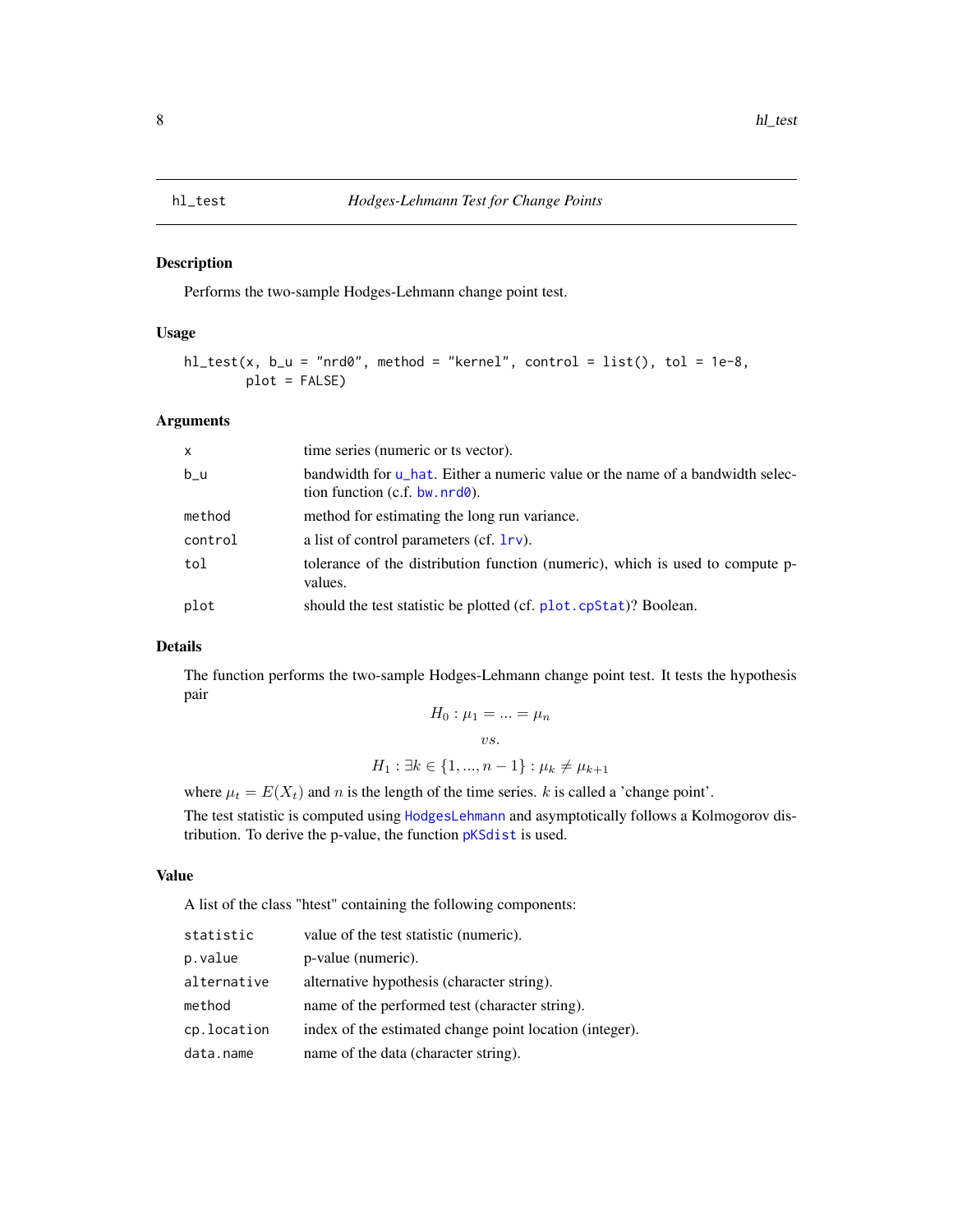#### <span id="page-8-0"></span>HodgesLehmann 9

#### Author(s)

Sheila Görz

#### References

Dehling, H., Fried, R., and Wendler, M. "A robust method for shift detection in time series." Biometrika 107.3 (2020): 647-660.

## See Also

[HodgesLehmann](#page-8-2), [medianDiff](#page-18-1), [lrv](#page-13-1), [pKSdist](#page-20-1)

#### Examples

```
#time series with a structural break at t = 20Z <- c(rnorm(20, 0), rnorm(20, 2))
```
 $hl_test(Z, control = list(overlapping = TRUE, b_n = 5, b2 = 0.05))$ 

<span id="page-8-2"></span>HodgesLehmann *Hodges Lehmann Test Statistic*

#### <span id="page-8-1"></span>Description

Computes the test statistic for the Hodges-Lehmann change point test.

#### Usage

```
HodgesLehmann(x, b_u = "nrd0", method = "kernel", control = list())u_hat(x, b_u = "nrd0")
```
#### Arguments

| X       | time series (numeric or ts vector).                                                                               |
|---------|-------------------------------------------------------------------------------------------------------------------|
| b u     | bandwidth for u_hat. Either a numeric value or the name of a bandwidth selec-<br>tion function $(c.f. bw.nrd@)$ . |
| method  | method of long run variance estimation. Options are "kernel", "subsampling"<br>and "bootstrap".                   |
| control | a list of control parameters for the estimation of the long run variance (cf. 1rv).                               |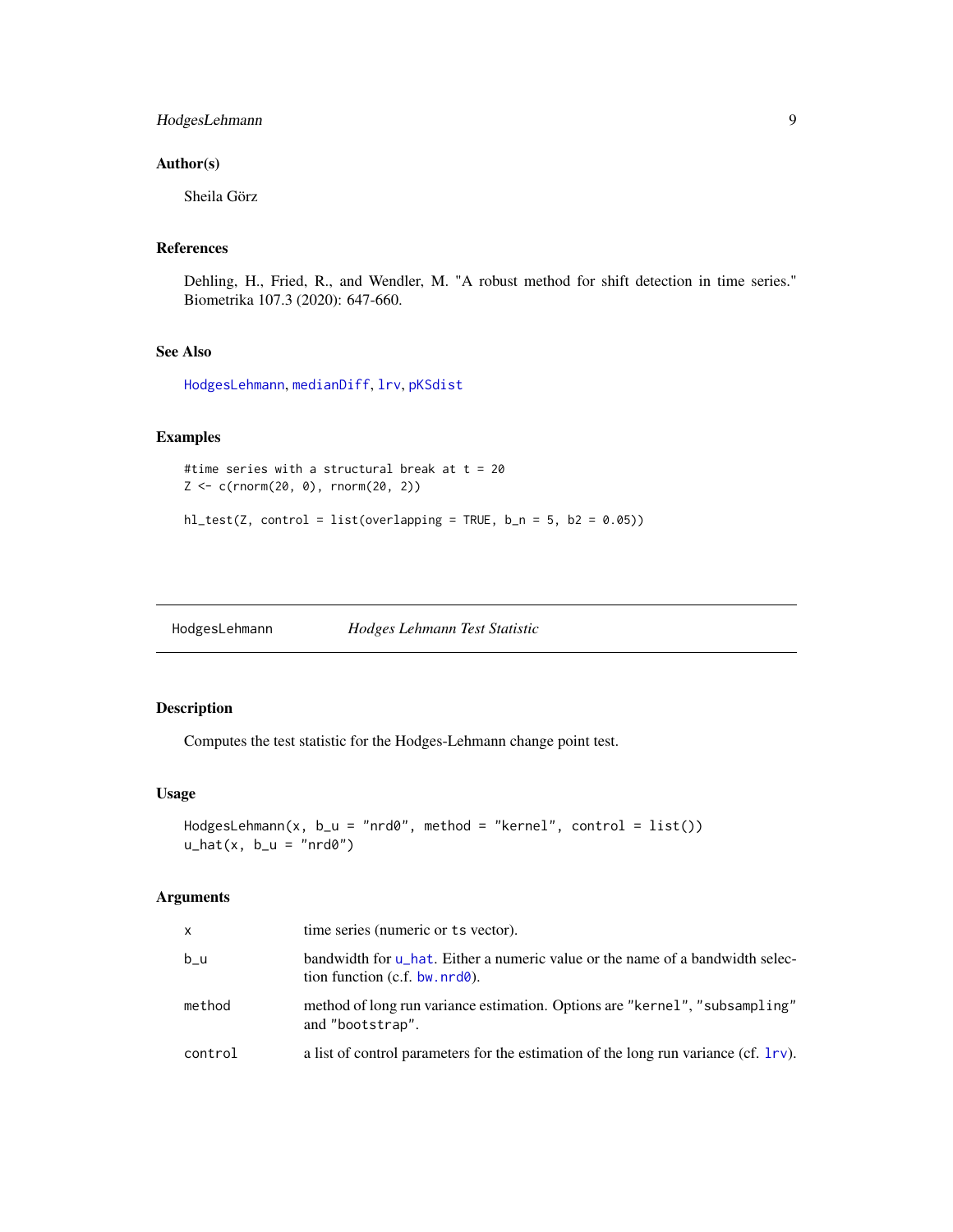#### <span id="page-9-0"></span>Details

Let  $n$  be the length of the time series. The Hodges-Lehmann test statistic is then computed as

$$
\frac{\sqrt{n}}{\hat{\sigma}_n} \max_{1 \le k < n} \hat{u}_{k,n}(0) \frac{k}{n} \left(1 - \frac{k}{n}\right) |med\{(x_j - x_i); 1 \le i \le k; k + 1 \le j \le n\} |,
$$

where  $\hat{\sigma}$  is the estimated long run variance, computed by the square root of [lrv](#page-13-1). By default the long run variance is estimated kernel-based with the following bandwidth: first the time series  $x$  is corrected for the estimated change point and Spearman's autocorrelation to lag 1  $(\rho)$  is computed. Then the default block length follows as

$$
l = \max\left\{ \left\lceil n^{1/3} \left( \frac{2\rho}{1 - \rho^2} \right)^{0.9} \right\rceil, 1 \right\}.
$$

 $\hat{u}_{k,n}(0)$  is estimated by u\_hat on data  $\tilde{x}$ , where  $med\{(x_j - x_i); 1 \leq i \leq k; k + 1 \leq j \leq n\}$  was subtracted from  $x_{k+1},...,x_n$ . Then [density](#page-0-0) with the arguments na.rm = TRUE, from = 0, to = 0, n = 1 and bw = b\_u is applied to  $(\tilde{x}_i - \tilde{x}_j)_{1 \leq i < j \leq n}$ .

#### Value

HodgesLehmann returns a test statistic (numeric value) with the following attributes:

| cp-location | indicating at which index a change point is most likely. |
|-------------|----------------------------------------------------------|
| teststat    | test process (before taking the maximum).                |
|             | Investimation long run variance estimation method.       |
| sigma       | estimated long run variance.                             |
| param       | parameter used for the lrv estimation.                   |
| kFun        | kernel function used for the lry estimation.             |

Is an S3 object of the class "cpStat".

u\_hat returns a numeric value.

#### Author(s)

Sheila Görz

#### References

Dehling, H., Fried, R., and Wendler, M. "A robust method for shift detection in time series." Biometrika 107.3 (2020): 647-660.

#### See Also

[medianDiff](#page-18-1), [lrv](#page-13-1)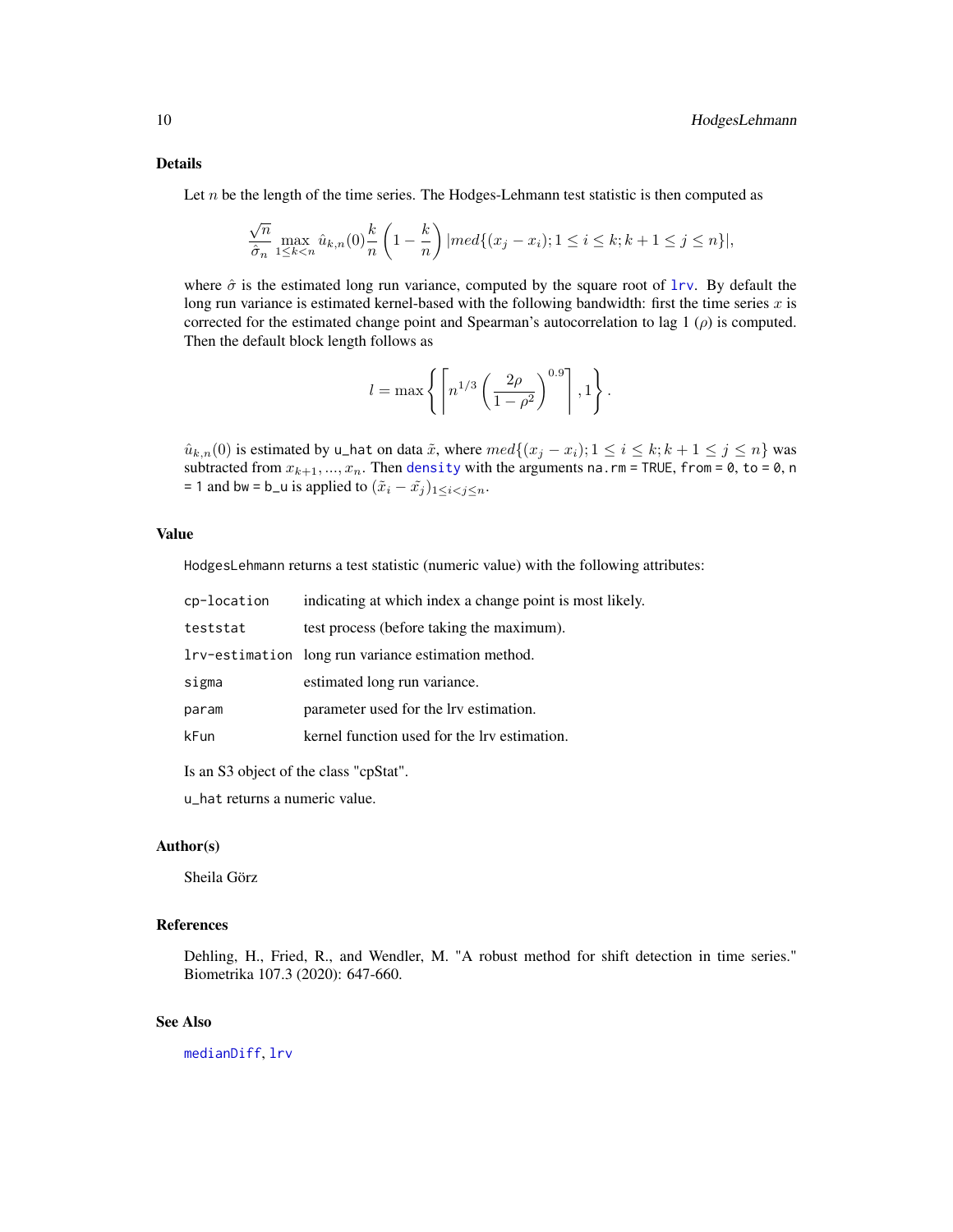#### <span id="page-10-0"></span>huber\_cusum 11

#### Examples

```
# time series with a location change at t = 20x < -c(rnorm(20, 0), rnorm(20, 2))
# Hodges-Lehmann change point test statistic
HodgesLehmann(x, b_u = 0.01)
```
<span id="page-10-1"></span>

huber\_cusum *Huberized CUSUM test*

#### Description

Performs a CUSUM test on data transformed by [psi](#page-23-1). Depending on the chosen psi-function different types of changes can be detected.

#### Usage

huber\_cusum(x, fun = "HLm", k, constant =  $1.4826$ , method = "kernel",  $control = list(),$   $fpc = TRUE,$   $tol = 1e-8, plot = FALSE, ...)$ 

#### **Arguments**

| $\mathsf{x}$ | numeric vector containing a single time series or a numeric matrix containing<br>multiple time series (column-wise). |
|--------------|----------------------------------------------------------------------------------------------------------------------|
| fun          | character string specifying the transformation function $\psi$ , see details.                                        |
| k            | numeric bound used in psi.                                                                                           |
| constant     | scale factor of the MAD. Default is 1.4826.                                                                          |
| method       | method for estimating the long run variance.                                                                         |
| control      | a list of control parameters for the estimation of the long run variance (cf. $1rv$ ).                               |
| fpc          | finite population correction (boolean).                                                                              |
| tol          | tolerance of the distribution function (numeric), which is used to compute p-<br>values.                             |
| plot         | should the test statistic be plotted (cf. plot. cpStat). Boolean.                                                    |
| $\cdot$      | further arguments to be passed to CUSUM.                                                                             |

#### Details

The function performs a Huberized CUSUM test. It tests the null hypothesis  $H_0$  :  $\theta$  does not change for x against the alternative of a change, where  $\theta$  is the parameter vector of interest. k is called a 'change point'. First the data is transformed by a suitable psi-function. To detect changes in location one can apply fun = "HLm", "HLg", "SLm" or "SLg" and the hypothesis pair is

$$
H_0: \mu_1 = \ldots = \mu_n
$$

$$
vs.
$$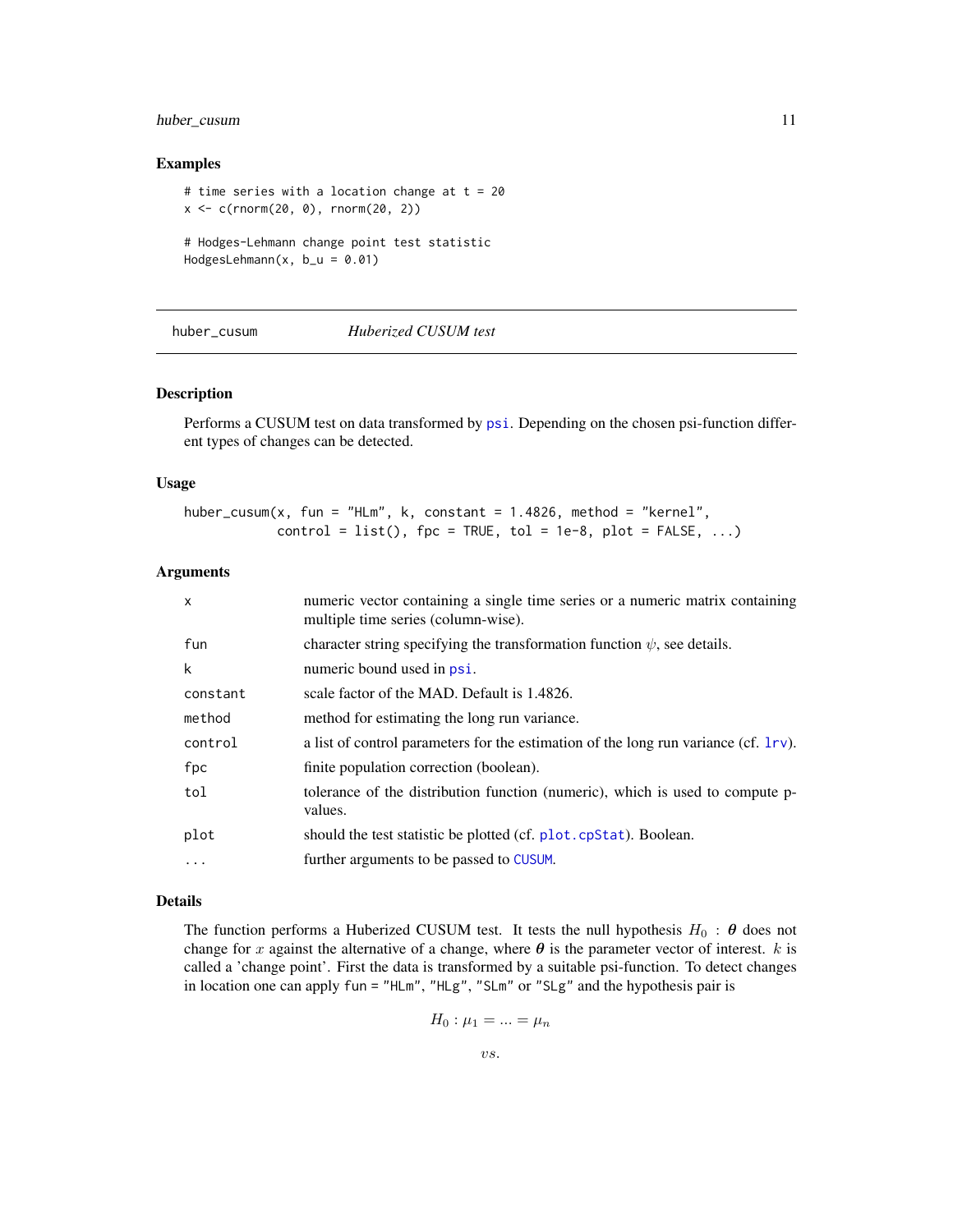$$
H_1: \exists k \in \{1, ..., n-1\} : \mu_k \neq \mu_{k+1}
$$

where  $\mu_t = E(X_t)$  and n is the length of the time series. For changes in scale fun = "HCm" is available and for changes in the dependence respectively covariance structure fun = "HCm", "HCg", "SCm" and "SCg" are possible. The hypothesis pair is the same as in the location case, only with  $\mu_i$ being replaced by  $\Sigma_i$ ,  $\Sigma_i = Cov(X_i)$ . Exact definitions of the psi-functions can be found on the help page of [psi](#page-23-1).

Denote by  $Y_1, \ldots, Y_n$  the transformed time series. If  $Y_1$  is one-dimensional, then the test statistic

$$
V_n = \max_{k=1,...,n} \frac{1}{\sqrt{n}\sigma} \left| \sum_{i=1}^k Y_i - \frac{k}{n} \sum_{i=1}^n Y_i \right|
$$

is calculated, where  $\sigma^2$  is an estimator for the long run variance, see the help function of [lrv](#page-13-1) for details. *V* is asymptotically Kolmogorov-Smirnov distributed. If fpc is TRUE we use a finite population correction  $V + 0.58/\sqrt{n}$  to improve finite sample performance (Dürre, 2021+). If  $Y_1$  is multivariate, then the test statistic

$$
W_n = \max_{k=1,...,n} \frac{1}{n} \left( \sum_{i=1}^k Y_i - \frac{k}{n} \sum_{i=1}^n Y_i \right)' \Sigma^{-1} \left( \sum_{i=1}^k Y_i - \frac{k}{n} \sum_{i=1}^n Y_i \right)
$$

is computed, where  $\Sigma$  is the long run covariance, see also [lrv](#page-13-1) for details. W is asymptotically distributed like the maximum of a squared Bessel bridge. We use the identity derived by Kiefer (1959) to derive p-values. Like in the one dimensional case if fpc is TRUE we use a finite sample correction  $(\sqrt{W} + 0.58/\sqrt{n})^2$ .

The change point location is estimated as the time point  $k$  for which the CUSUM process takes its maximum.

#### Value

A list of the class "htest" containing the following components:

| statistic   | value of the test statistic (numeric).                  |
|-------------|---------------------------------------------------------|
| p.value     | p-value (numeric).                                      |
| alternative | alternative hypothesis (character string).              |
| method      | name of the performed test (character string).          |
| cp.location | index of the estimated change point location (integer). |
| data.name   | name of the data (character string).                    |

#### Author(s)

Sheila Görz

#### References

Dürre, A. and Fried, R. (2019). "Robust change point tests by bounded transformations", [https:](https://arxiv.org/abs/1905.06201) [//arxiv.org/abs/1905.06201](https://arxiv.org/abs/1905.06201)

Dürre, A. (2021+). "Finite sample correction for cusum tests", *unpublished manuscript*

Kiefer, J. (1959). "K-sample analogues of the Kolmogorov-Smirnov and Cramer-V. Mises tests", *The Annals of Mathematical Statistics*, 420–447.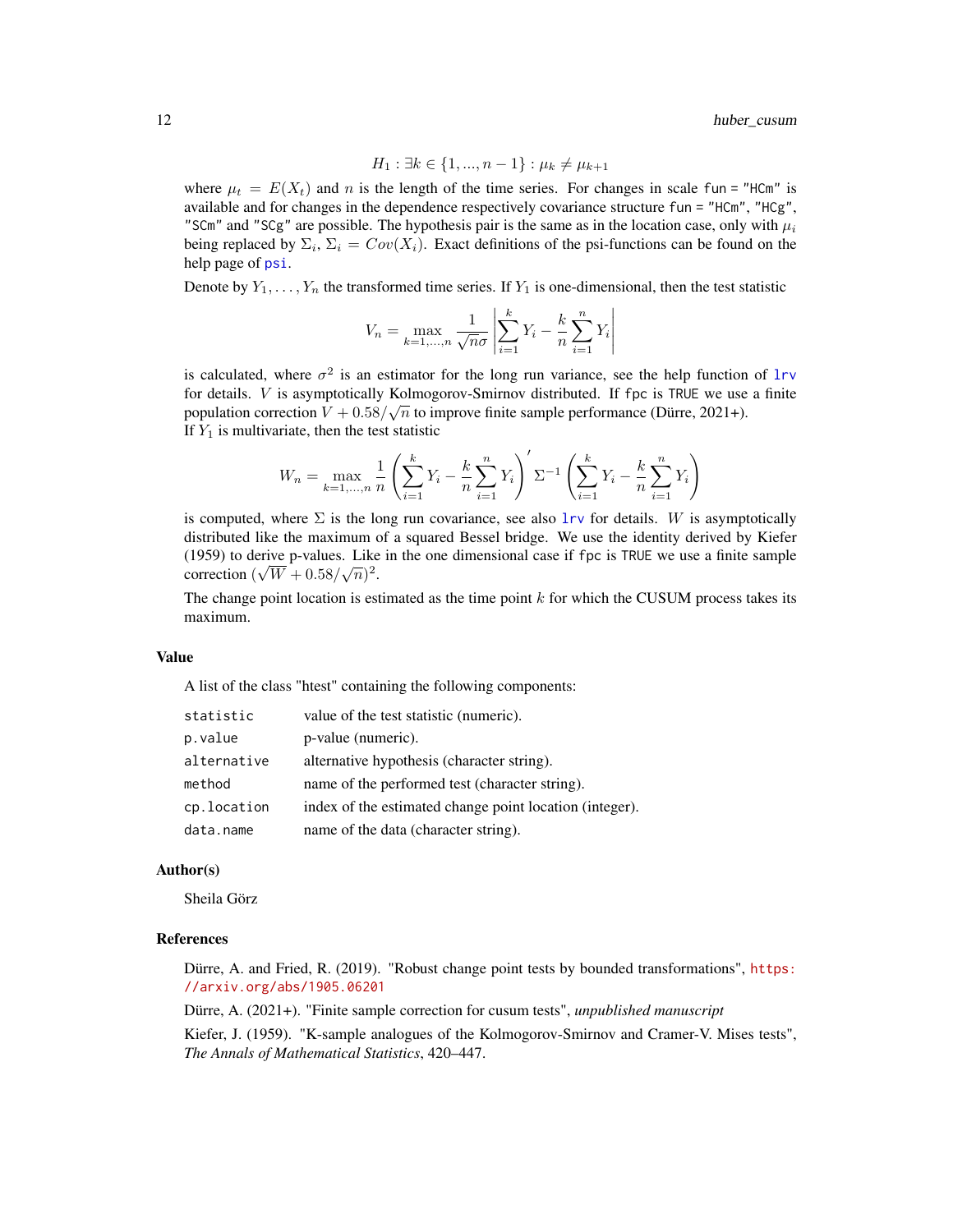#### <span id="page-12-0"></span>kthPair 13

#### See Also

[lrv](#page-13-1), [psi](#page-23-1), [psi\\_cumsum](#page-24-1), [CUSUM](#page-5-1), [pKSdist](#page-20-1)

#### Examples

```
set.seed(1895)
```

```
#time series with a structural break at t = 20Z \leq c(\text{rnorm}(20, 0), \text{rnorm}(20, 2))huber_cusum(Z)
# two time series with a structural break at t = 20timeSeries <- matrix(c(rnorm(20, 0), rnorm(20, 2), rnorm(20, 1), rnorm(20, 3),
                      ncol = 2)
```
huber\_cusum(timeSeries)

<span id="page-12-1"></span>kthPair *K-th largest element in a sum of sets.*

#### Description

Selects the k-th largest element of X + Y, a sum of sets.  $X + Y$  denotes the set  $\{x+y|x \in X, y \in Y\}$ .

#### Usage

 $kthPair(X, Y, k, k2 = NA)$ 

#### Arguments

| X              | Numeric vector.                                                                                                                                  |
|----------------|--------------------------------------------------------------------------------------------------------------------------------------------------|
| Y              | Numeric vector.                                                                                                                                  |
| k              | Index of element to be selected. Must be an integer and between 1 and the<br>product of the lengths of x and y.                                  |
| k <sub>2</sub> | Optional second index. k and k2 must be consecutive. Useful, if the number of<br>elements of $X + Y$ is even and the median is to be calculated. |

#### Details

A generalized version of the algorithm of Johnson and Mizoguchi (1978), where  $X$  and  $Y$  are allowed to be of different lengths. The optional argument k2 allows the computation of the mean of two consecutive value without running the algorithm twice.

#### Value

K-th largest value (numeric).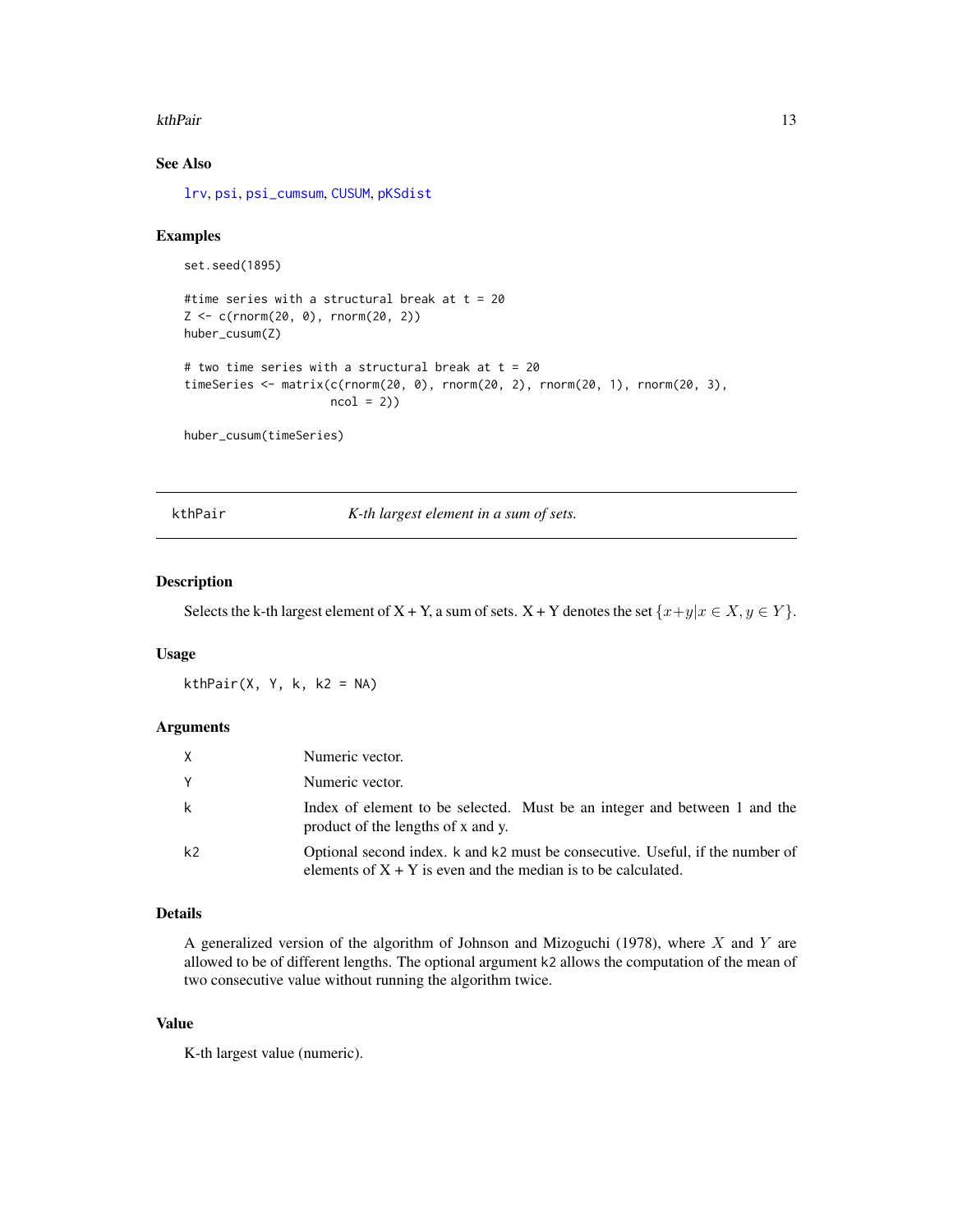#### <span id="page-13-0"></span>Author(s)

Sheila Görz

#### References

Johnson, D. B., & Mizoguchi, T. (1978). Selecting the K-th Element in X+Y and  $X_1+X_2+...$ +X\_m. SIAM Journal on Computing, 7(2), 147-153.

#### Examples

```
set.seed(1895)
x < - rnorm(100)
y <- runif(100)
kthPair(x, y, 5000)
kthPair(x, y, 5000, 5001)
```
lrv *Long Run Variance*

#### **Description**

Estimates the long run variance respectively covariance matrix of the supplied time series.

#### Usage

```
lrv(x, method = c("kernel", "subsampling", "bootstrap"), control = list())
```
#### Arguments

|         | vector or matrix with each column representing a time series (numeric). |
|---------|-------------------------------------------------------------------------|
| method  | method of estimation. Options are kernel, subsampling and bootstrap.    |
| control | a list of control parameters. See 'Details'.                            |

#### Details

The long run variance equals the limit of  $n$  times the variance of the arithmetic mean of a short range dependent time series, where  $n$  is the length of the time series. It is used to standardize tests concering the mean on dependent data.

The control argument is a list that can supply any of the following components:

kFun Kernel function (character string). More in 'Notes'.

 $b_n$  Bandwidth (numeric  $> 0$  and smaller than sample size).

gamma0 Only use estimated variance if estimated long run variance is < 0? Boolean.

l Block length (numeric > 0 and smaller than sample size).

overlapping Overlapping subsampling estimation? Boolean.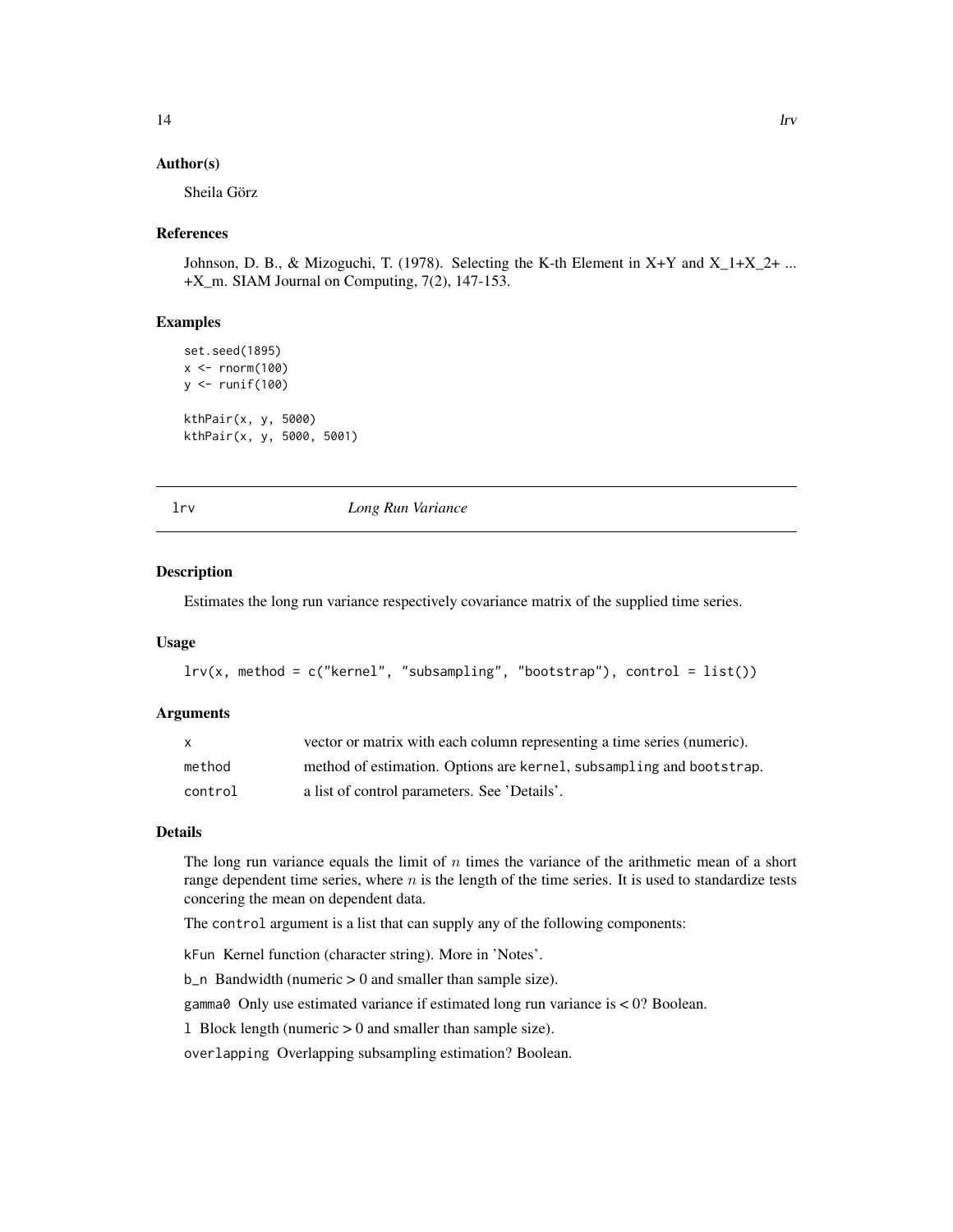distr Tranform observations by their empirical distribution function? Boolean. Default is FALSE.

B Bootstrap repetitions (integer).

seed RNG seed (numeric).

version What property does the CUSUM test test for? Character string, details below.

loc Estimated location corresponding to version. Numeric value, details below.

scale Estimated scale corresponding to version. Numeric value, details below.

#### Kernel-based estimation

The kernel-based long run variance estimation is available for various testing scenarios (set by control \$version) and both for one- and multi-dimensional data. It uses the bandwidth  $b_n =$ control\$b\_n and kernel function  $k(x) =$  control\$kFun. For tests on certain properties also a corresponding location control\$loc  $(m_n)$  and scale control\$scale  $(v_n)$  estimation needs to be supplied. Supported testing scenarios are:

- "mean"
	- 1-dim. data:

$$
\hat{\sigma}^2 = \frac{1}{n} \sum_{i=1}^n (x_i - \bar{x})^2 + \frac{2}{n} \sum_{h=1}^{b_n} \sum_{i=1}^{n-h} (x_i - \bar{x})(x_{i+h} - \bar{x})k(h/b_n).
$$

If control $\text{\$distr = TRUE},$  then the long run variance is estimated on the empirical dis-It concretively also not all the long run variance is estimated with  $\sqrt{\pi}/2$ . Default values:  $b_n = 0.9n^{1/3}$ , kFun = "bartlett".

– multivariate time series: The k, l-element of  $\Sigma$  is estimated by

$$
\hat{\Sigma}^{(k,l)} = \frac{1}{n} \sum_{i,j=1}^{n} (x_i^{(k)} - \bar{x}^{(k)})(x_j^{(l)} - \bar{x}^{(l)})k((i-j)/b_n),
$$

 $k, l = 1, ..., m$ .

Default values:  $b_n = log_{1.8+m/40}(n/50)$ , kFun = "bartlett".

• "empVar" for tests on changes in the empirical variance.

$$
\hat{\sigma}^2 = \sum_{h=-\frac{n-1}{2}}^{n-1} W\left(\frac{|h|}{b_n}\right) \frac{1}{n} \sum_{i=1}^{n-|h|} ((x_i - m_n)^2 - v_n)((x_{i+|h|} - m_n)^2 - v_n).
$$

Default values:  $m_n = \text{mean}(x)$ ,  $v_n = \text{var}(x)$ .

• "MD" for tests on a change in the median deviation.

$$
\hat{\sigma}^2 = \sum_{h=-\frac{n-1}{2}}^{n-1} W\left(\frac{|h|}{b_n}\right) \frac{1}{n} \sum_{i=1}^{n-|h|} (|x_i - m_n| - v_n)(|x_{i+|h|} - m_n| - v_n).
$$

Default values:  $m_n = \text{median}(x)$ ,  $v_n = \frac{1}{n-1} \sum_{i=1}^n |x_i - m_n|$ .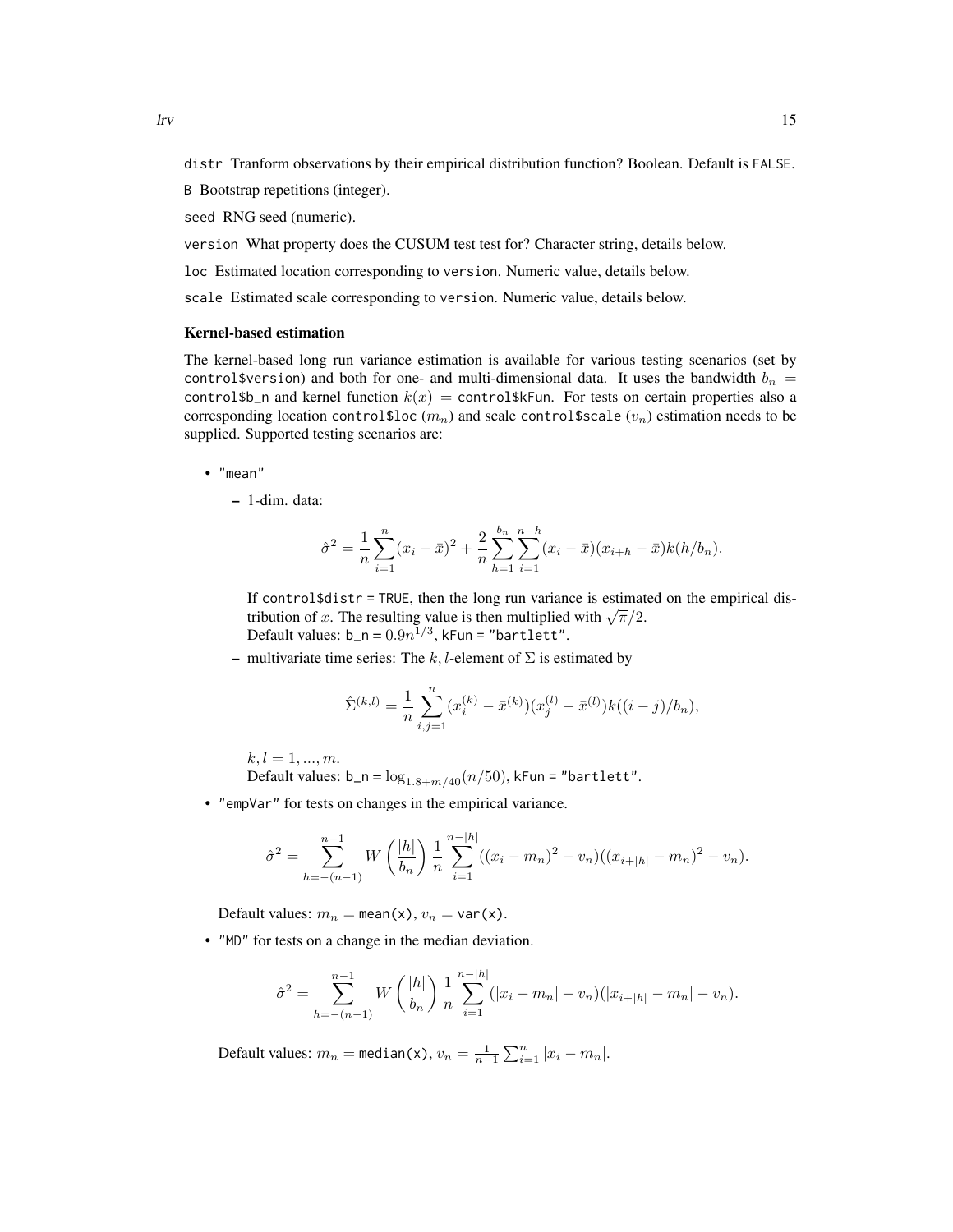• "GMD" for tests on changes in Gini's mean difference.

$$
\hat{\sigma}^2 = 4 \sum_{h=-(n-1)}^{n-1} W\left(\frac{|h|}{b_n}\right) \frac{1}{n} \sum_{i=1}^{n-|h|} \hat{\phi}_n(x_i) \hat{\phi}_n(x_{i+|h|})
$$

with  $\hat{\phi}_n(x) = n^{-1} \sum_{i=1}^n |x - x_i| - v_n$ . Default value:  $v_n = \frac{2}{n(n-1)} \sum_{1 \leq i < j \leq n} |x_i - x_j|$ .

• "Qalpha" for tests on changes in [Qalpha](#page-25-1).

$$
\hat{\sigma}^2 = \frac{4}{\hat{u}(v_n)} \sum_{h=-\frac{n-1}{2}}^{n-1} W\left(\frac{|h|}{b_n}\right) \frac{1}{n} \sum_{i=1}^{n-|h|} \hat{\phi}_n(x_i) \hat{\phi}_n(x_{i+|h|}),
$$

where  $\hat{\phi}_n(x) = n^{-1} \sum_{i=1}^n 1_{\{|x-x_i| \le v_n\}} - m_n$  and

$$
\hat{u}(t) = \frac{2}{n(n-1)h_n} \sum_{1 \le i < j \le n} K\left(\frac{|x_i - x_j| - t}{h_n}\right)
$$

the kernel density estimation of the densitiy  $u$  corresponding to the distribution function  $U(t) = P(|X - Y| \le t)$ ,  $h_n = \text{IQR}(x)n^{-\frac{1}{3}}$  and K is the quatratic kernel function. Default values:  $m_n = \alpha = 0.5$ ,  $v_n = \text{Qalpha}(x, m_n)$ [n-1].

• "tau" for tests in changes in Kendall's tau. Only available for bivariate data: assume that the given data x has the format  $(x_i, y_i)_{i=1,\dots,n}$ .

$$
\hat{\sigma}^2 = \sum_{h=-\binom{n-1}{}}^{n-1} W\left(\frac{|h|}{b_n}\right) \frac{1}{n} \sum_{i=1}^{n-|h|} \hat{\phi}_n((x_i, y_i)) \hat{\phi}_n((x_{i+|h|}, y_{i+|h|}),
$$

where  $\hat{\phi}_n(x) = 4F_n(x, y) - 2F_{X,n}(x)2 - F_{Y,n}(y) + 1 - v_n$  and  $F_n$ ,  $F_{X,n}$  and  $F_{Y,n}$  are the empirical distribution functions of  $((X_i, Y_i))_{i=1,\dots,n}$ ,  $(X_i)_{i=1,\dots,n}$  and  $(Y_i)_{i=1,\dots,n}$ . Default value:  $v_n = \hat{\tau}_n = \frac{2}{n(n-1)} \sum_{1 \le i < j \le n} sign ((x_j - x_i)(y_j - y_i)).$ 

• "rho" for tests on changes in Spearman's rho.

Only availabe for d-variate data with  $d > 1$ : assume that the given data x has the format  $(x_{i,j} | i = 1, ..., n; j = 1, ..., d).$ 

$$
\hat{\sigma}^2 = a(d)^2 2^{2d} \left\{ \sum_{h=-\left(n-1\right)}^{n-1} K\left(\frac{|h|}{b_n}\right) \left(\sum_{i=1}^{n-|h|} n^{-1} \prod_{j=1}^d \hat{\phi}_n(x_i, x_j) \hat{\phi}_n(x_{i+|h|}, x_j) - M^2\right) \right\},\,
$$

where  $a(d) = (d+1)/(2^d - d - 1)$ ,  $M = n^{-1} \sum_{i=1}^n \prod_{j=1}^d \hat{\phi}_n(x_i, x_j)$  and  $\hat{\phi}_n(x, y) =$  $1 - \hat{U}_n(x, y), \hat{U}_n(x, y) = n^{-1}$  (rank of  $x_{i,j}$  in  $x_{i,1}, ..., x_{i,n}$ ).

When control\$gamma0 = TRUE (default) then negative estimates of the long run variance are replaced by the autocovariance at lag  $0$  (= ordinary variance of the data). The function will then throw a warning.

#### Subsampling estimation

<span id="page-15-0"></span>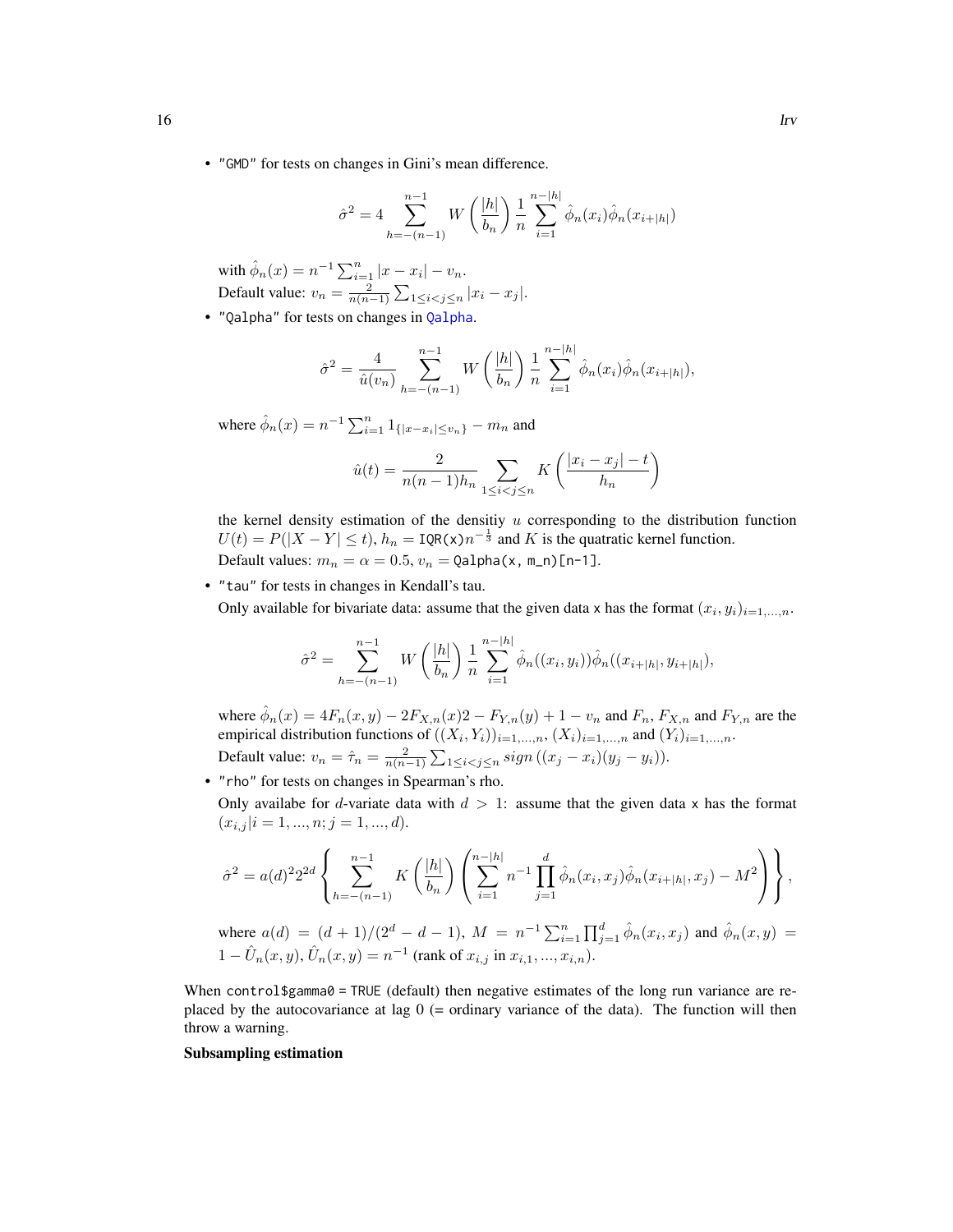<span id="page-16-0"></span>For method = "subsampling" there are an overlapping and a non-overlapping version (parameter control\$overlapping). Also it can be specified if the observations x were transformed by their empirical distribution function  $\tilde{F}_n$  (parameter control\$distr). Via control\$l the block length  $l$ can be controlled.

If control\$overlapping = TRUE and control\$distr = TRUE:

$$
\hat{\sigma}_n = \frac{\sqrt{\pi}}{\sqrt{2l(n-l+1)}} \sum_{i=0}^{n-l} \left| \sum_{j=i+1}^{i+l} (F_n(x_j) - 0.5) \right|.
$$

Otherwise, if control\$distr = FALSE, the estimator is

$$
\hat{\sigma}^2 = \frac{1}{l(n-l+1)} \sum_{i=0}^{n-l} \left( \sum_{j=i+1}^{i+l} x_j - \frac{l}{n} \sum_{j=1}^n x_j \right)^2.
$$

If control\$overlapping = FALSE and control\$distr = TRUE:

$$
\hat{\sigma} = \frac{1}{n/l} \sqrt{\pi/2} \sum_{i=1}^n n/l \frac{1}{\sqrt{l}} \left| \sum_{j=(i-1)l+1}^{il} F_n(x_j) - \frac{l}{n} \sum_{j=1}^n F_n(x_j) \right|.
$$

Otherwise, if control\$distr = FALSE, the estimator is

$$
\hat{\sigma}^2 = \frac{1}{n/l} \sum_{i=1}^{n/l} \frac{1}{l} \left( \sum_{j=(i-1)l+1}^{il} x_j - \frac{l}{n} \sum_{j=1}^{n} x_j \right)^2.
$$

Default values: overlapping = TRUE, the block length is chosen adaptively:

$$
l_n = \max\left\{ \left\lceil n^{1/3} \left( \frac{2\rho}{1-\rho^2} \right)^{(2/3)} \right\rceil, 1 \right\}
$$

where  $\rho$  is the Spearman autocorrelation at lag 1.

#### Bootstrap estimation

If method = "bootstrap" a dependent wild bootstrap with the parameters  $B =$  control\$B,  $l =$ control \$1 and  $k(x) =$  control \$kFun is performed:

$$
\hat{\sigma}^2 = \sqrt{n}Var(\bar{x_k^*} - \bar{x}), k = 1, ..., B
$$

A single  $x_{ik}^*$  is generated by  $x_i^* = \bar{x} + (x_i - \bar{x})a_i$  where  $a_i$  are independent from the data x and are generated from a multivariate normal distribution with  $E(A_i) = 0$ ,  $Var(A_i) = 1$  and  $Cov(A_i,A_j)=k\left(\frac{i-j}{l}\right), i=1,...,n; j\neq i.$  Via control\$seed a seed can optionally be specified (cf. [set.seed](#page-0-0)). Only "bartlett", "parzen" and "QS" are supported as kernel functions. Uses the function [sqrtm](#page-0-0) from package pracma.

Default values:  $B = 1000$ , kFun = "bartlett", 1 is the same as for subsampling.

#### Value

long run variance  $\sigma^2$  (numeric) resp.  $\Sigma$  (numeric matrix)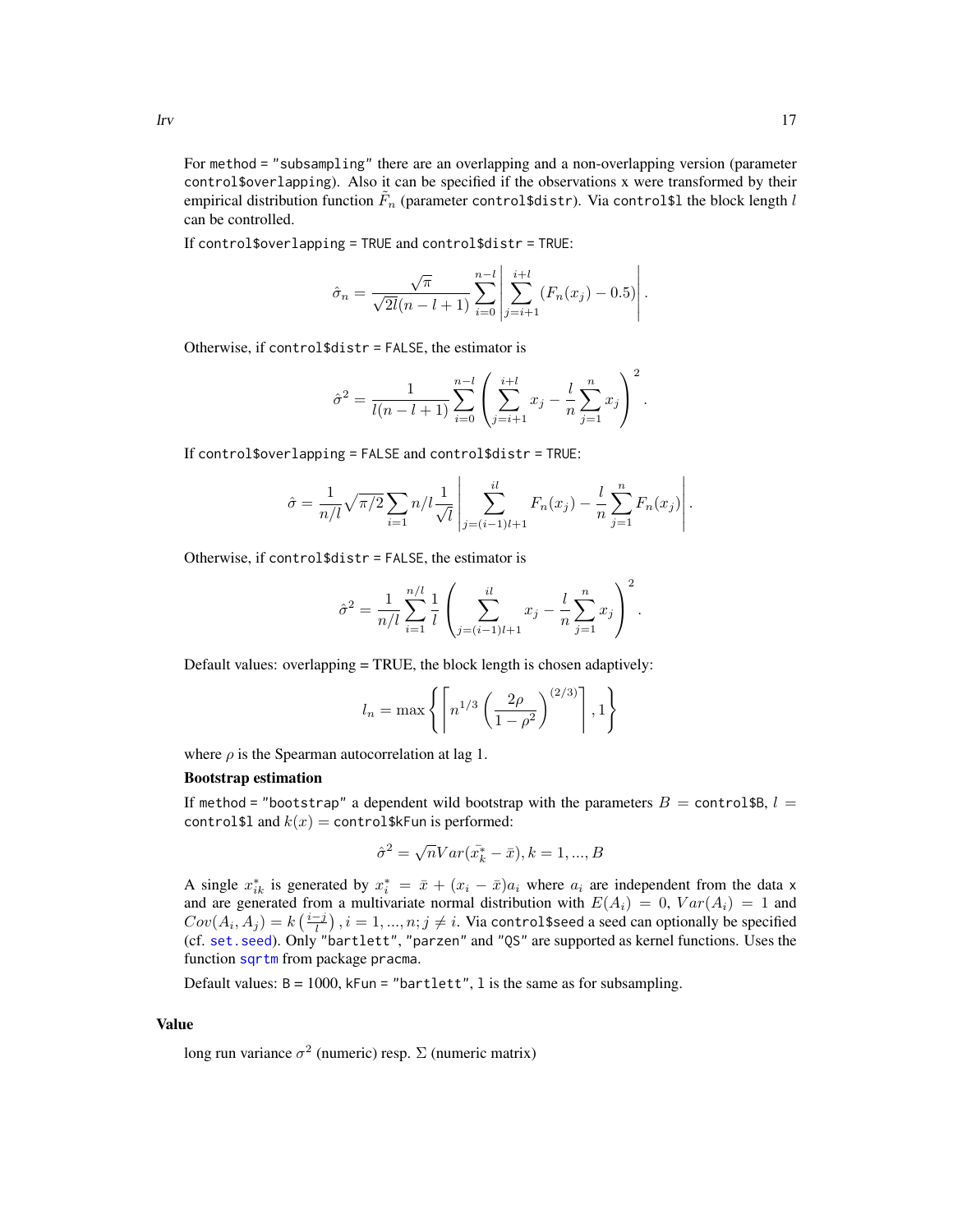Note

Kernel functions

bartlett:

$$
k(x) = (1 - |x|) * 1_{\{|x| < 1\}}
$$

FT:

$$
k(x) = 1 * 1_{\{|x| \le 0.5\}} + (2 - 2 * |x|) * 1_{\{0.5 < |x| < 1\}}
$$

parzen:

$$
k(x) = (1 - 6x^2 + 6|x|^3) * 1_{{0 \le |x| \le 0.5}} + 2(1 - |x|)^3 * 1_{{0.5 < |x| \le 1}}
$$

QS:

$$
k(x) = \frac{25}{12\pi^2 x^2} \left( \frac{\sin(6\pi x/5)}{6\pi x/5} - \cos(6\pi x/5) \right)
$$

TH:

$$
k(x) = (1 + \cos(\pi x))/2 * 1_{\{|x| < 1\}}
$$

 $k(x) = 1_{\{|x| < 1\}}$ 

truncated:

SFT:

$$
k(x) = (1 - 4(|x| - 0.5)^2)^2 * 1_{\{|x| < 1\}}
$$

Epanechnikov:

$$
k(x) = 3\frac{1-x^2}{4} * 1_{\{|x| < 1\}}
$$

quatratic:

$$
k(x) = (1 - x^2)^2 * 1_{\{|x| < 1\}}
$$

#### Author(s)

Sheila Görz

#### References

Andrews, D.W. "Heteroskedasticity and autocorrelation consistent covariance matrix estimation." Econometrica: Journal of the Econometric Society (1991): 817-858.

Dehling, H., et al. "Change-point detection under dependence based on two-sample U-statistics." Asymptotic laws and methods in stochastics. Springer, New York, NY, (2015). 195-220.

Dehling, H., Fried, R., and Wendler, M. "A robust method for shift detection in time series." Biometrika 107.3 (2020): 647-660.

Parzen, E. "On consistent estimates of the spectrum of a stationary time series." The Annals of Mathematical Statistics (1957): 329-348.

Shao, X. "The dependent wild bootstrap." Journal of the American Statistical Association 105.489 (2010): 218-235.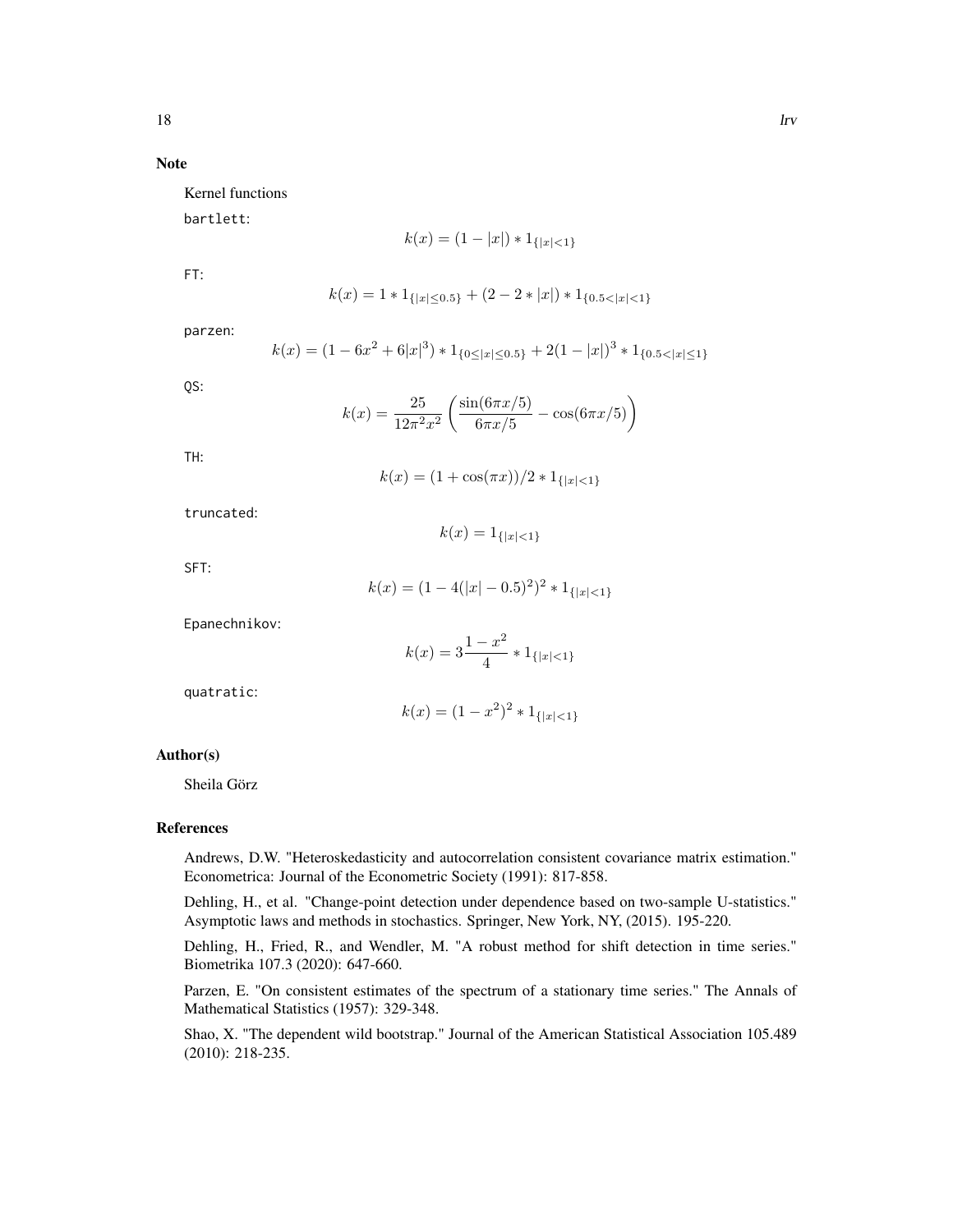#### <span id="page-18-0"></span>medianDiff 19

#### See Also

[CUSUM](#page-5-1), [HodgesLehmann](#page-8-2), [wilcox\\_stat](#page-31-1)

#### Examples

```
Z \leftarrow c(rnorm(20), rnorm(20, 2))## kernel density estimation
lrv(Z)
## overlapping subsampling
lrv(Z, method = "subsampling", control = list(overlapping = FALSE, dist = TRUE, 1 = 5))## dependent wild bootstrap
lrv(Z, method = "bootstrap", control = list(B = 2000, 1 = 4, kFun = "parameter"))
```
<span id="page-18-1"></span>medianDiff *Median of the set X - Y*

#### Description

Computes the median of the set X - Y. X - Y denotes the set  $\{x - y | x \in X, y \in Y\}$ .

#### Usage

medianDiff(x, y)

#### Arguments

x, y Numeric vectors

#### Details

Special case of the function [kthPair](#page-12-1).

#### Value

The median element of X - Y

#### Author(s)

Sheila Görz

#### References

Johnson, D. B., & Mizoguchi, T. (1978). Selecting the K-th Element in  $X+Y$  and  $X_1+X_2+...$ +X\_m. SIAM Journal on Computing, 7(2), 147-153.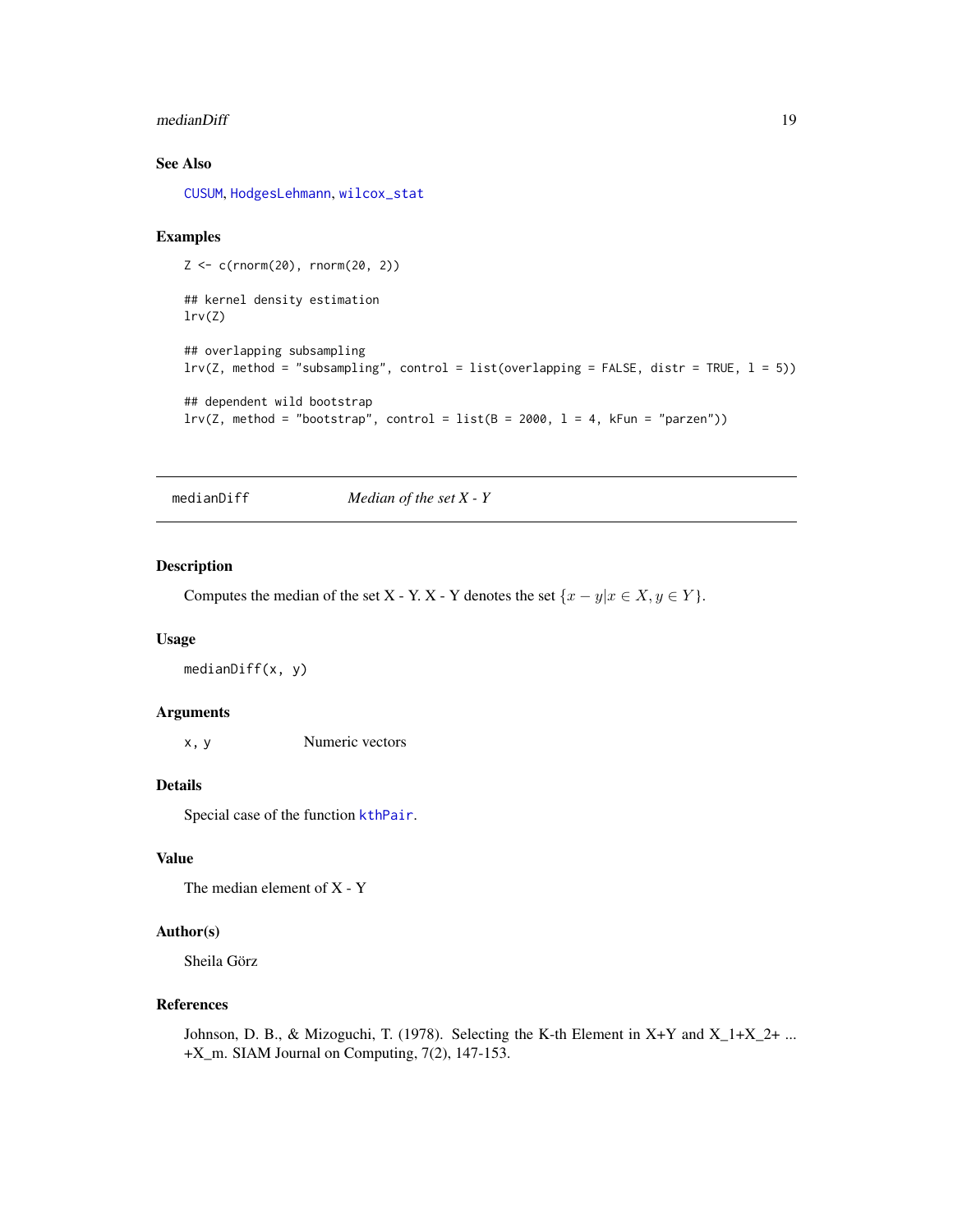#### Examples

```
x \le - rnorm(100)
y \leftarrow runif(100)medianDiff(x, y)
```
<span id="page-19-1"></span>modifChol *Revised Modified Cholesky Factorization*

#### Description

Computes the revised modified Cholesky factorization described in Schnabel and Eskow (1999).

#### Usage

modifChol(x, tau = .Machine\$double.eps^(1 / 3), tau\_bar =  $Machine\$ bauble.eps^(2 / 3), mu = 0.1)

#### Arguments

| X       | a symmetric matrix.                              |
|---------|--------------------------------------------------|
| tau     | (machine epsilon) $\frac{\gamma(1/3)}{\gamma}$ . |
| tau_bar | (machine epsilon $\sqrt{(2/3)}$ ).               |
| mu      | numeric, $0 < \mu \leq 1$ .                      |

#### Details

modif.chol computes the revised modified Cholesky Factorization of a symmetric, not necessarily positive definite matrix  $x + E$  such that  $L'L = x + E$  for  $E \ge 0$ .

#### Value

Upper triangular matrix L of the form  $L/L = x + E$ . The attribute swaps is a vector of the length of dimension of x. It contains the indices of the rows and columns that were swapped in x in order to compute the modified Cholesky factorization. For example if the i-th element of swaps is the number j, then the i-th and the j-th row and column were swapped. To reconstruct the original matrix swaps has to be read backwards.

#### Author(s)

Sheila Görz

#### References

Schnabel, R. B., & Eskow, E. (1999). "A revised modified Cholesky factorization algorithm" SIAM Journal on optimization, 9(4), 1135-1148.

<span id="page-19-0"></span>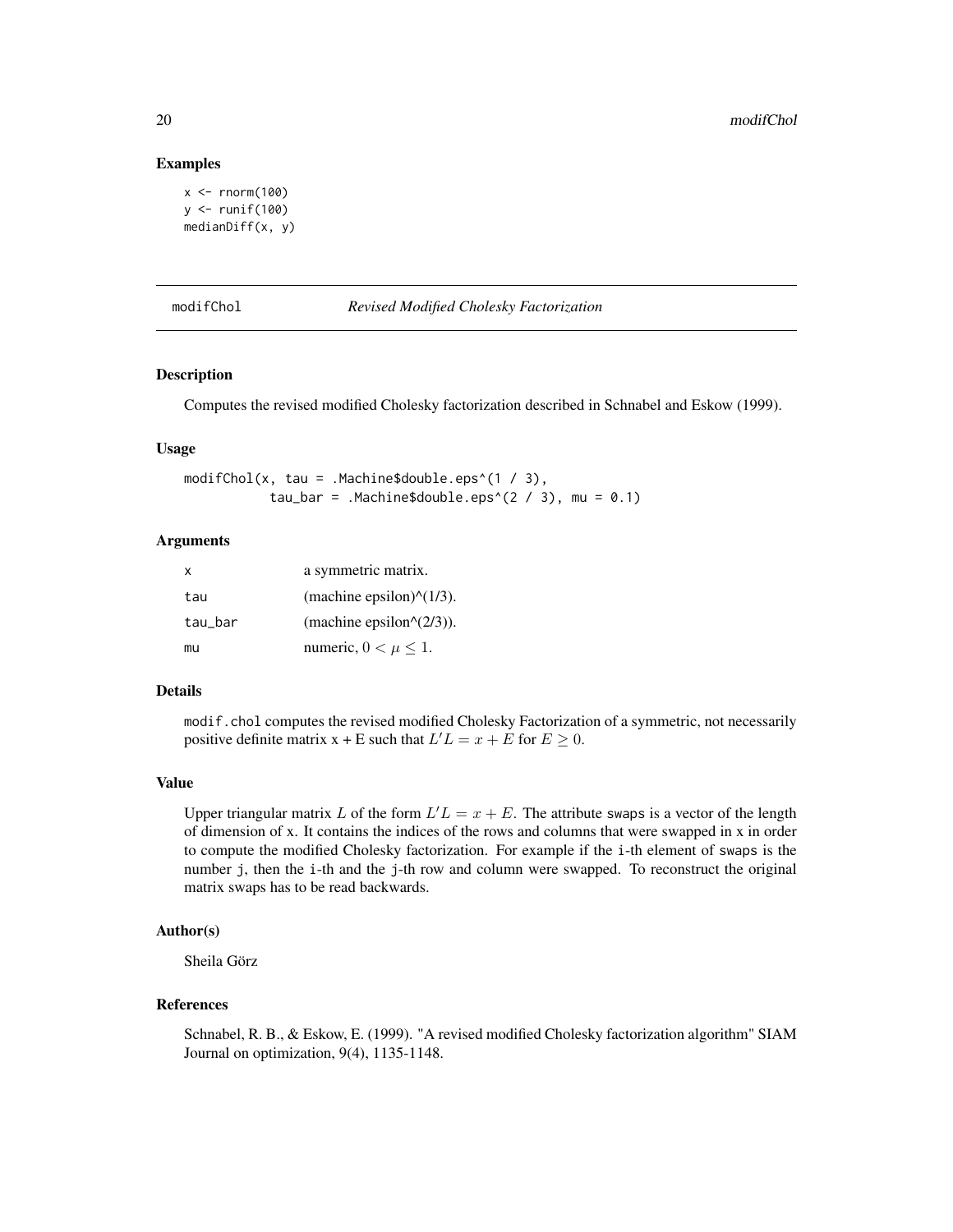#### <span id="page-20-0"></span> $pKSdist$  21

#### Examples

```
y \leftarrow matrix(runif(9), ncol = 3)
x \leftarrow \psimodifChol(lrv(x))
```
pKSdist *Asymptotic cumulative distribution for the CUSUM Test statistic*

#### Description

Computes the asymptotic cumulative distribution of the statistic of [CUSUM](#page-5-1).

#### Usage

pKSdist(tn, tol = 1e-8) pBessel(tn, p)

#### Arguments

| tn  | vector of test statistics (numeric). For pBessel length of the has to be 1.    |
|-----|--------------------------------------------------------------------------------|
|     | dimension of time series (integer). If p is equal to 1 pBessel uses pKSdist to |
|     | compute the corresponding probability.                                         |
| tol | tolerance (numeric).                                                           |

#### Details

For a single time series, the distribution is the same distribution as in the two sample Kolmogorov Smirnov Test, namely the distribution of the maximal value of the absolute values of a Brownian bridge. It is computated as follows (Durbin, 1973 and van Mulbregt, 2018):

For  $t_n(x) < 1$ :

$$
P(t_n(X) \le t_n(x)) = \frac{\sqrt{2\pi}}{t_n(x)} t(1 + t^8(1 + t^{16}(1 + t^{24}(1 + ...))))
$$

up to  $t^{8k_{max}}, k_{max} = \lfloor \sqrt{2 - \log(tol)} \rfloor$ , where  $t = \exp(-\pi^2/(8x^2))$ else:

$$
P(t_n(X) \le t_n(x)) = 2\sum_{k=1}^{\infty} (-1)^{k-1} \exp(-2k^2 x^2)
$$

until  $|2(-1)^{k-1} \exp(-2k^2x^2) - 2(-1)^{(k-1)-1} \exp(-2(k-1)^2x^2)| \leq tol.$ 

In case of multiple time series, the distribution equals that of the maximum of an p dimensional squared Bessel bridge. It can be computed by (Kiefer, 1959)

$$
P(t_n(X) \le t_n(x)) = \frac{4}{\Gamma(p/2)2^{p/2}t_n^p} \sum_{i=1}^{\infty} \frac{(\gamma_{(p-2)/2,n})^{p-2} \exp(-(\gamma_{(p-2)/2,n})^2/(2t_n^2))}{J_{p/2}(\gamma_{(p-2)/2,n})^2},
$$

where  $J_p$  is the Bessel function of first kind and p-th order, Γ is the gamma function and  $\gamma_{p,n}$ denotes the n-th zero of  $J_p$ .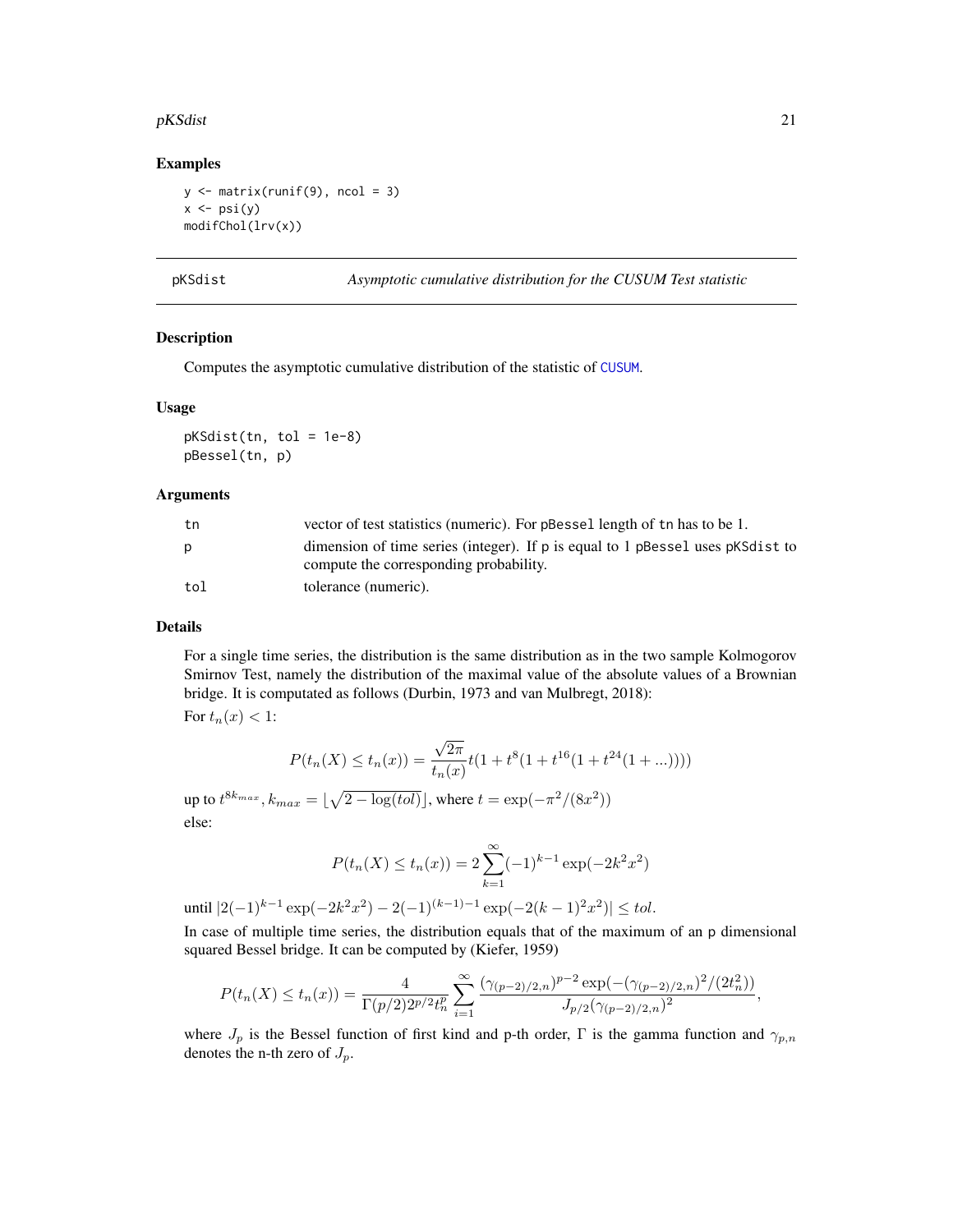#### <span id="page-21-0"></span>Value

vector of  $P(t_n(X) \leq tn[i]).$ 

#### Author(s)

Sheila Görz, Alexander Dürre

#### References

Durbin, James. (1973) "Distribution theory for tests based on the sample distribution function." *Society for Industrial and Applied Mathematics*.

van Mulbregt, P. (2018) "Computing the Cumulative Distribution Function and Quantiles of the limit of the Two-sided Kolmogorov-Smirnov Statistic." arXiv preprint arXiv:1803.00426.

/src/library/stats/src/ks.c rev60573

Kiefer, J. (1959). "K-sample analogues of the Kolmogorov-Smirnov and Cramer-V. Mises tests", *The Annals of Mathematical Statistics*, 420–447.

#### See Also

[psi](#page-23-1), [CUSUM](#page-5-1), [psi\\_cumsum](#page-24-1), [huber\\_cusum](#page-10-1)

#### Examples

```
# single time series
timeSeries <- c(rnorm(20, 0), rnorm(20, 2))
tn <- CUSUM(timeSeries)
pKSdist(tn)
# two time series
timeSeries <- matrix(c(rnorm(20, 0), rnorm(20, 2), rnorm(20, 1), rnorm(20, 3)),
                     ncol = 2tn <- CUSUM(timeSeries)
pBessel(tn, 2)
```
<span id="page-21-1"></span>plot.cpStat *Plot method for change point statistics*

#### Description

Plots the trajectory of the test statistic process together with a red line indicating the critical value (alpha = 0.05) and a blue line indicating the most probable change point location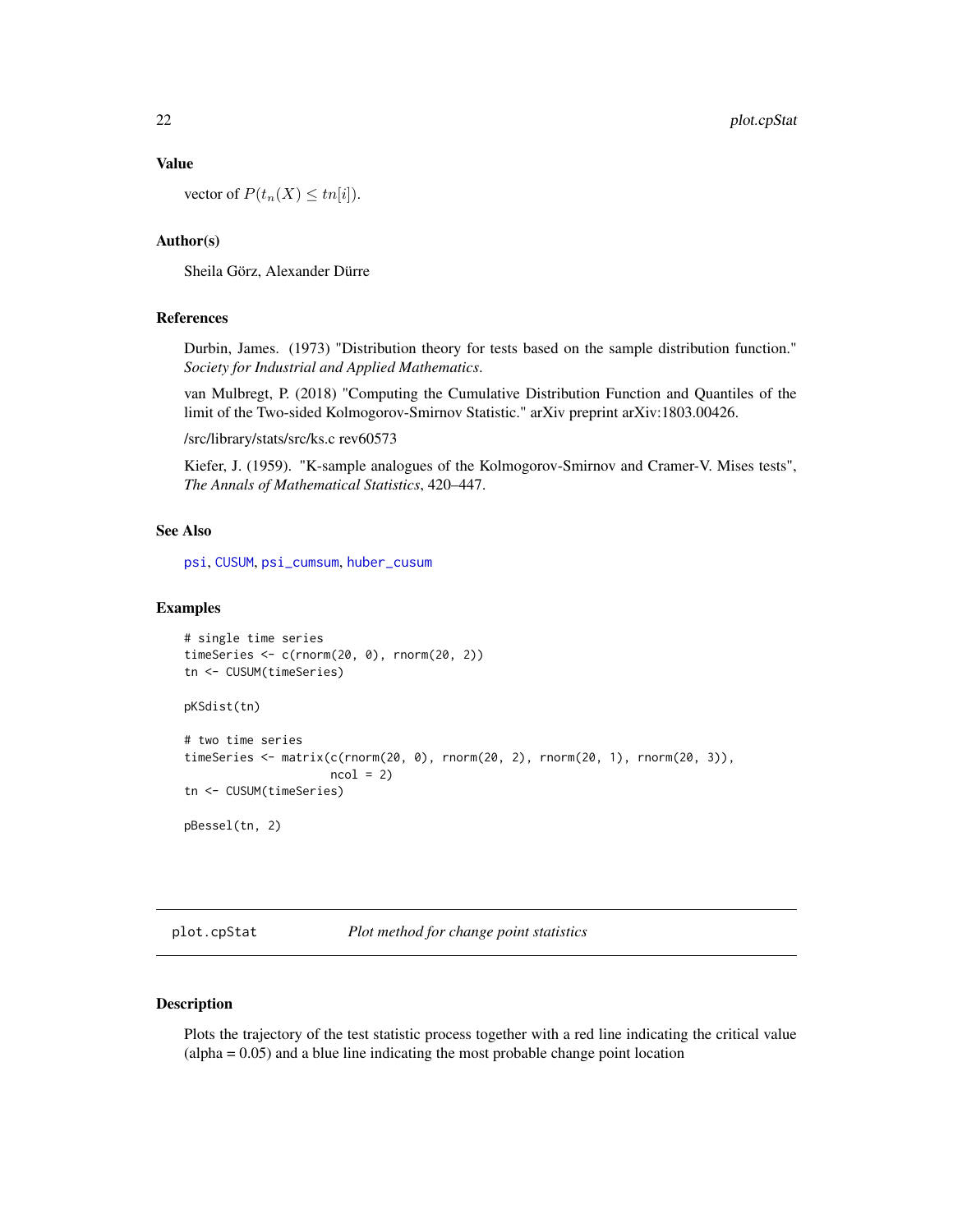#### <span id="page-22-0"></span>print.cpStat 23

#### Usage

```
## S3 method for class 'cpStat'
plot(x, ylim, xaxt, crit.val = 1.358, ...)
```
#### Arguments

| X        | object of the class 'cpStat'.                          |
|----------|--------------------------------------------------------|
| ylim     | the y limits of the plot.                              |
| xaxt     | a character which specifies the x axis type (see par). |
| crit.val | critical value of the test.                            |
|          | other graphical parameters (see par).                  |

## Details

- Default for ylim is c(min(c(data, 1.358)), max(c(data, 1.358))).
- Default for xaxt is the simliar to the option "s", only that there is a red labelled tick at the most probable change point location. Ticks too close to this will be suppressed.

#### Author(s)

Sheila Görz

#### See Also

[plot](#page-0-0), [par](#page-0-0), [CUSUM](#page-5-1), [HodgesLehmann](#page-8-2), [wilcox\\_stat](#page-31-1)

| print.cpStat | Print method for change point statistics |
|--------------|------------------------------------------|
|              |                                          |

#### Description

Prints the value of the test statistic and add the most likely change point location.

#### Usage

```
## S3 method for class 'cpStat'
print(x, \ldots)
```
#### Arguments

|         | object of the class 'cpStat'.                      |
|---------|----------------------------------------------------|
| $\cdot$ | further arguments passed to or from other methods. |

#### Author(s)

Sheila Görz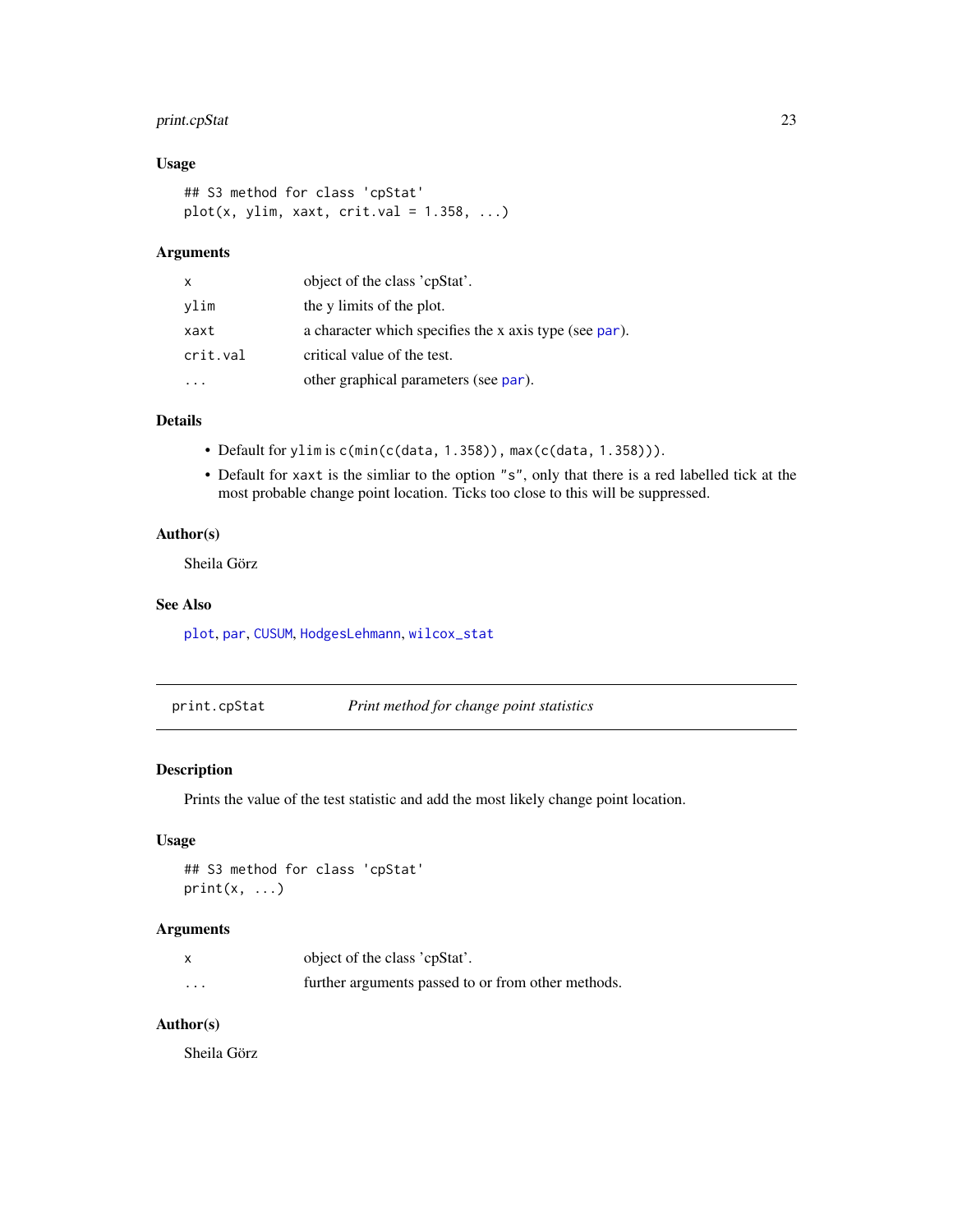#### <span id="page-23-0"></span>See Also

[print](#page-0-0), [wilcox\\_stat](#page-31-1), [CUSUM](#page-5-1), [HodgesLehmann](#page-8-2),

<span id="page-23-1"></span>psi *Transformation of time series*

#### Description

Standardizes (multivariate) time series by their median, MAD and transforms the standardized time series by a  $\psi$  function.

#### Usage

```
psi(y, fun = c("HLm", "HLg", "SLm", "SLg", "HCm", "HCg", "SCm", "SCg"), k,
   constant = 1.4826)
```
#### Arguments

| y        | vector or matrix with each column representing a time series (numeric).                                                                                                                                                                               |
|----------|-------------------------------------------------------------------------------------------------------------------------------------------------------------------------------------------------------------------------------------------------------|
| fun      | character string specifying the transformation function $\psi$ (more in Details).                                                                                                                                                                     |
| k        | numeric bound used for Huber type psi-functions which determines robustness<br>and efficiency of the test. Default for $psi = "HLg"$ or " $HCg"$ is sqrt( $qchi(g)$ .8,<br>$df = m$ ) where m are the number of time series, and otherwise it is 1.5. |
| constant | scale factor of the MAD.                                                                                                                                                                                                                              |

#### Details

Let  $x = \frac{y - med(y)}{MAD(y)}$  $\frac{N_f - m e a(y)}{M A D(y)}$  be the standardized values of a univariate time series. Available  $\psi$  functions are:

marginal Huber for location:  $fun = "HLm".$  $\psi_{HLm}(x) = k * 1_{\{x > k\}} + x * 1_{\{-k \le x \le k\}} - k * 1_{\{x < -k\}}.$ 

global Huber for location:  $fun = "HLg".$  $\psi_{HLg}(x) = x * 1_{\{0 < |x| \le k\}} + \frac{kx}{|x|} * 1_{\{|x| > k\}}.$ 

marginal sign for location:  $fun = "SLm".$  $\psi_{SLm}(x_i) = sign(x_i).$ 

global sign for location: fun =  $"SLg"$ .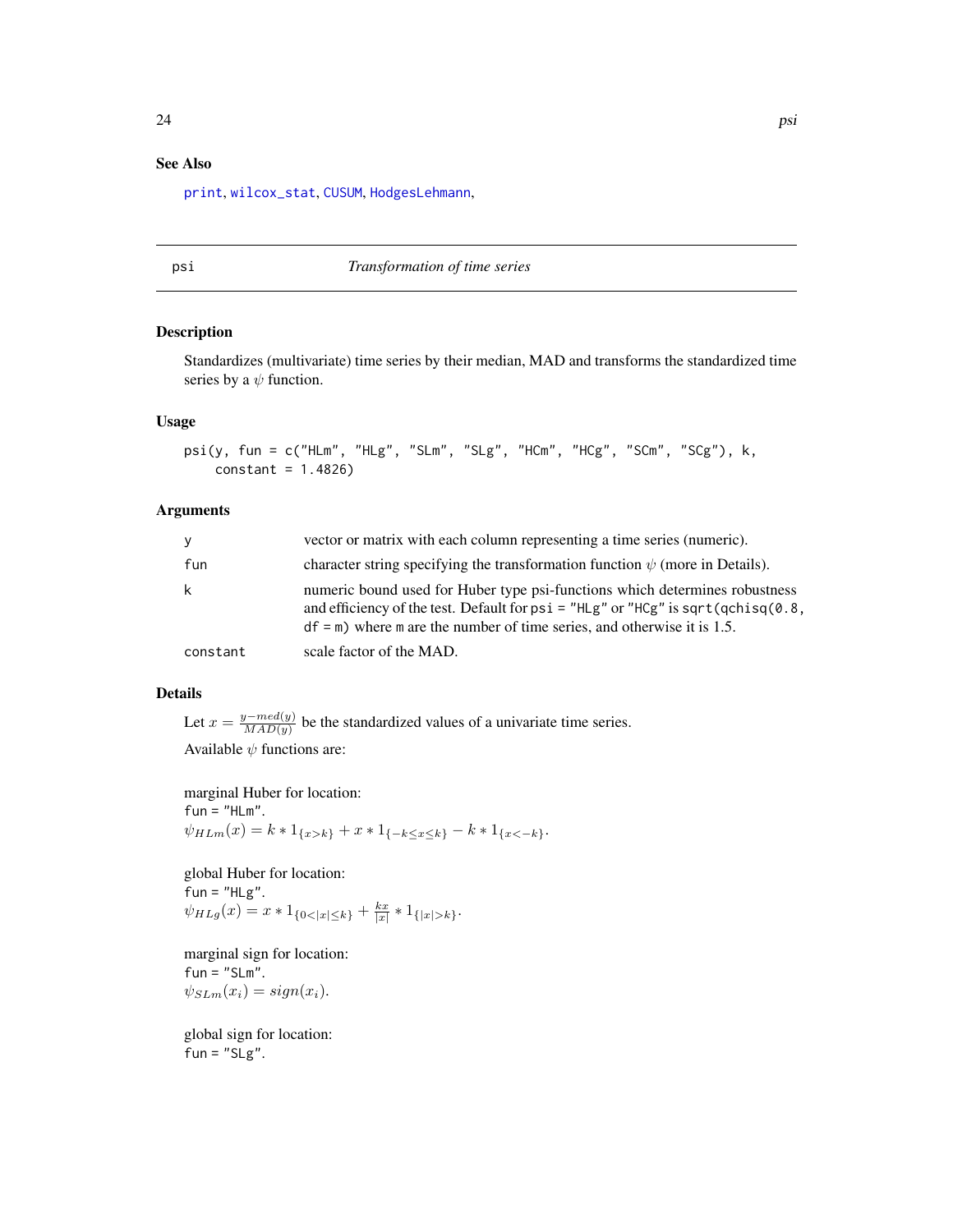#### <span id="page-24-0"></span>psi\_cumsum 25

 $\psi_{SLq}(x) = x/|x| * 1_{\{|x| > 0\}}.$ 

marginal Huber for covariance:  $fun = "HCm".$  $\psi_{H C m}(x) = \psi_{H L m}(x) \psi_{H L m}(x)^{T}.$ 

global Huber for covariance:  $fun = "HCg".$  $\psi_{HCg}(x) = \psi_{HLg}(x)\psi_{HLg}(x)^T.$ 

marginal sign covariance:  $fun = "SCm".$  $\psi_{S C m}(x) = \psi_{S L m}(x) \psi_{S L m}(x)^{T}.$ 

gloabl sign covariance:  $fun = "SCg".$  $\psi_{SCg}(x) = \psi_{SCg}(x) \psi_{SCg}(x)^T.$ 

Note that for all covariances only the upper diagonal is used and turned into a vector. In case of the marginal sign covariance, the main diagonal is also left out. For the global sign covariance matrix the last element of the main diagonal is left out.

#### Value

Transformed numeric vector or matrix with the same number of rows as y.

#### Author(s)

Sheila Görz

#### See Also

[psi\\_cumsum](#page-24-1), [CUSUM](#page-5-1)

#### Examples

psi(rnorm(100))

<span id="page-24-1"></span>psi\_cumsum *Cumulative sum of transformed vectors*

#### Description

Computes the cumulative sum of a transformed numeric vector or matrix. Transformation function is [psi](#page-23-1).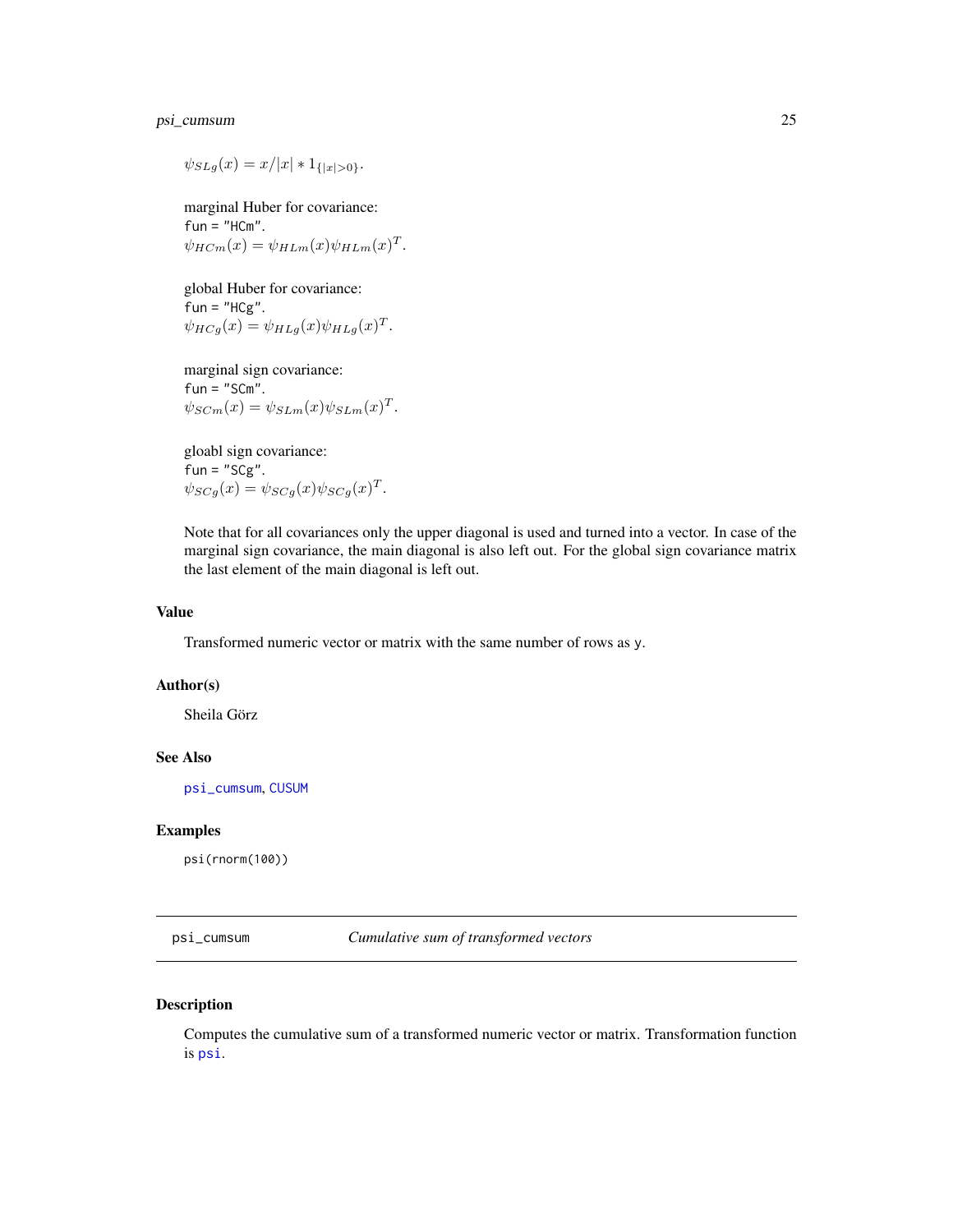#### <span id="page-25-0"></span>Usage

psi\_cumsum(y, fun = "HLm", k, constant)

#### Arguments

| y        | numeric vector containing a single time series or a numeric matrix containing<br>multiple time series (column-wise). |
|----------|----------------------------------------------------------------------------------------------------------------------|
| fun      | character string specifying the transformation function $\psi$ .                                                     |
| k        | numeric bound used in psi.                                                                                           |
| constant | scale factor of the MAD. Default is 1.4826.                                                                          |

#### Details

Prior to computing the sums, y is being transformed by the function fun.

#### Value

Numeric vector or matrix containing the cumulative sums of the transformed values. In case of a matrix, cumulative sums are being computed for each time series (column) independently.

#### Author(s)

Sheila Görz

#### See Also

[psi](#page-23-1).

#### Examples

psi\_cumsum(rnorm(100))

<span id="page-25-1"></span>Qalpha  $Q^{\hat{}}\alpha$ 

#### Description

Estimates Q-alpha using the first  $k$  elements of a time series.

#### Usage

 $Qalpha(x, alpha = 0.8)$ 

#### Arguments

| X     | numeric vector.                     |
|-------|-------------------------------------|
| alpha | quantile. Numeric value in $(0, 1]$ |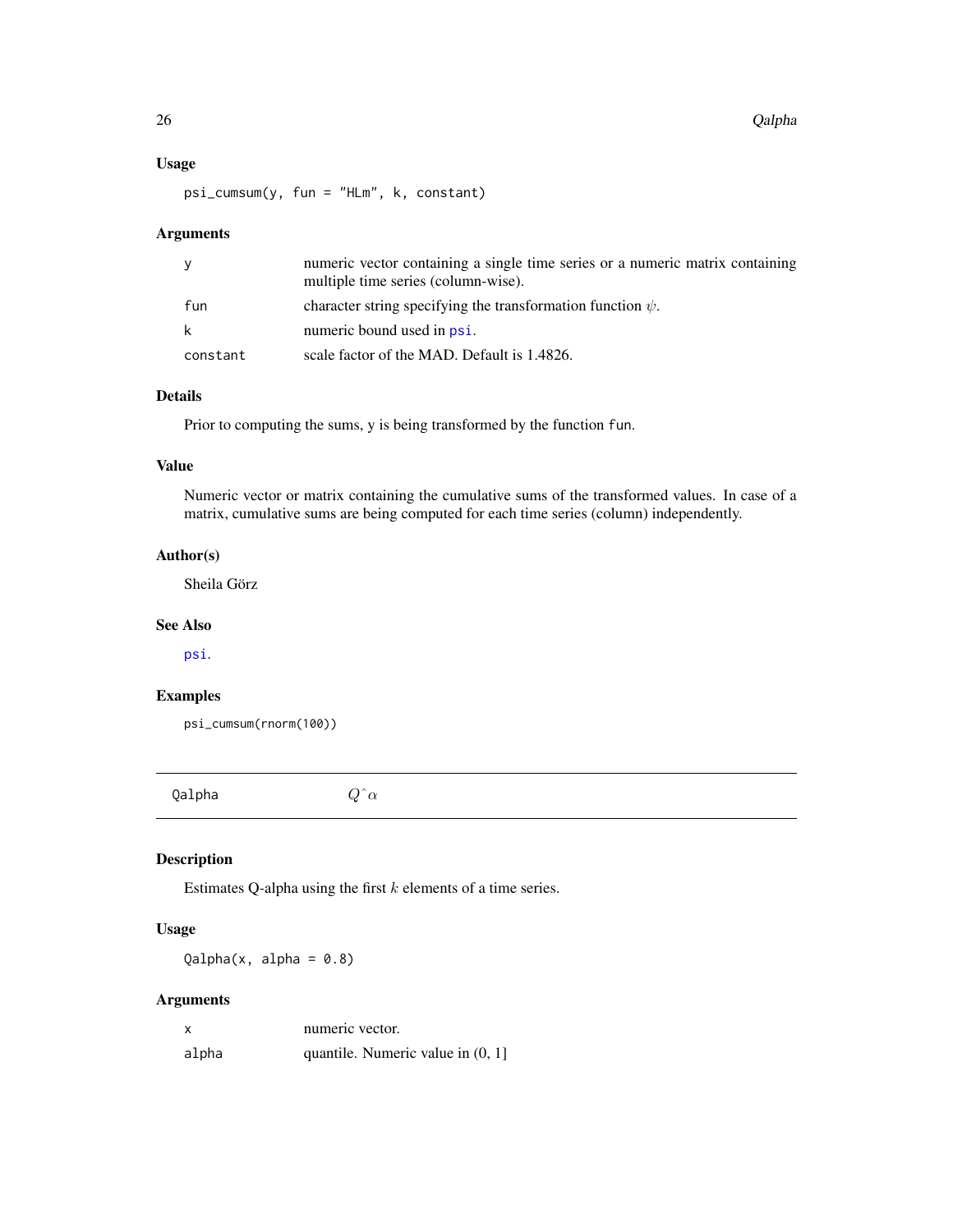<span id="page-26-0"></span>scale\_cusum 27

#### Details

$$
\hat{Q}_{1:k}^{\alpha} = U_{1:k}^{-1}(\alpha) = \inf \{ x | \alpha \le U_{1:k}(x) \},\
$$

where  $U_{1:k}$  is the empirical distribtion function of  $|x_i - x_j|$ ,  $1 \le i < j \le k$ .

#### Value

Numeric vector of  $Q^{\alpha}$ -s estimated using x[1], ..., x[k],  $k = 1, ..., n$ , n being the length of x.

#### Examples

 $x \leq -rnorm(10)$ Qalpha(x, 0.5)

scale\_cusum *Tests for Scale Changes Based on Pairwise Differences*

## Description

Performs the CUSUM-based test on changes in the scale.

#### Usage

```
scale_cusum(x, version = c("empVar", "MD", "GMD", "Qalpha"), method = "kernel",
           control = list(), constant = 1.4826, alpha = 0.8, fpc = TRUE, tol,plot = FALSE, level = 0.05)
```
#### Arguments

| $\mathsf{x}$ | time series (numeric or ts vector).                                                                                                                  |
|--------------|------------------------------------------------------------------------------------------------------------------------------------------------------|
| version      | variance estimation method (see scale_stat).                                                                                                         |
| method       | method for estimating the long run variance.                                                                                                         |
| control      | a list of control parameters.                                                                                                                        |
| constant     | scale factor for the MAD.                                                                                                                            |
| alpha        | quantile of the distribution function of all absolute pairwise differences used in<br>$version = "Qalpha".$                                          |
| fpc          | finite population correction (boolean).                                                                                                              |
| tol          | tolerance for the computation of the p-value (numeric). Default for kernel-based<br>long run variance estimation: 1e-8. Default for bootstrap: 1e-3. |
| plot         | should the test statistic be plotted (cf. plot. cpStat)? Boolean.                                                                                    |
| level        | significance level of the test (numeric between 0 and 1).                                                                                            |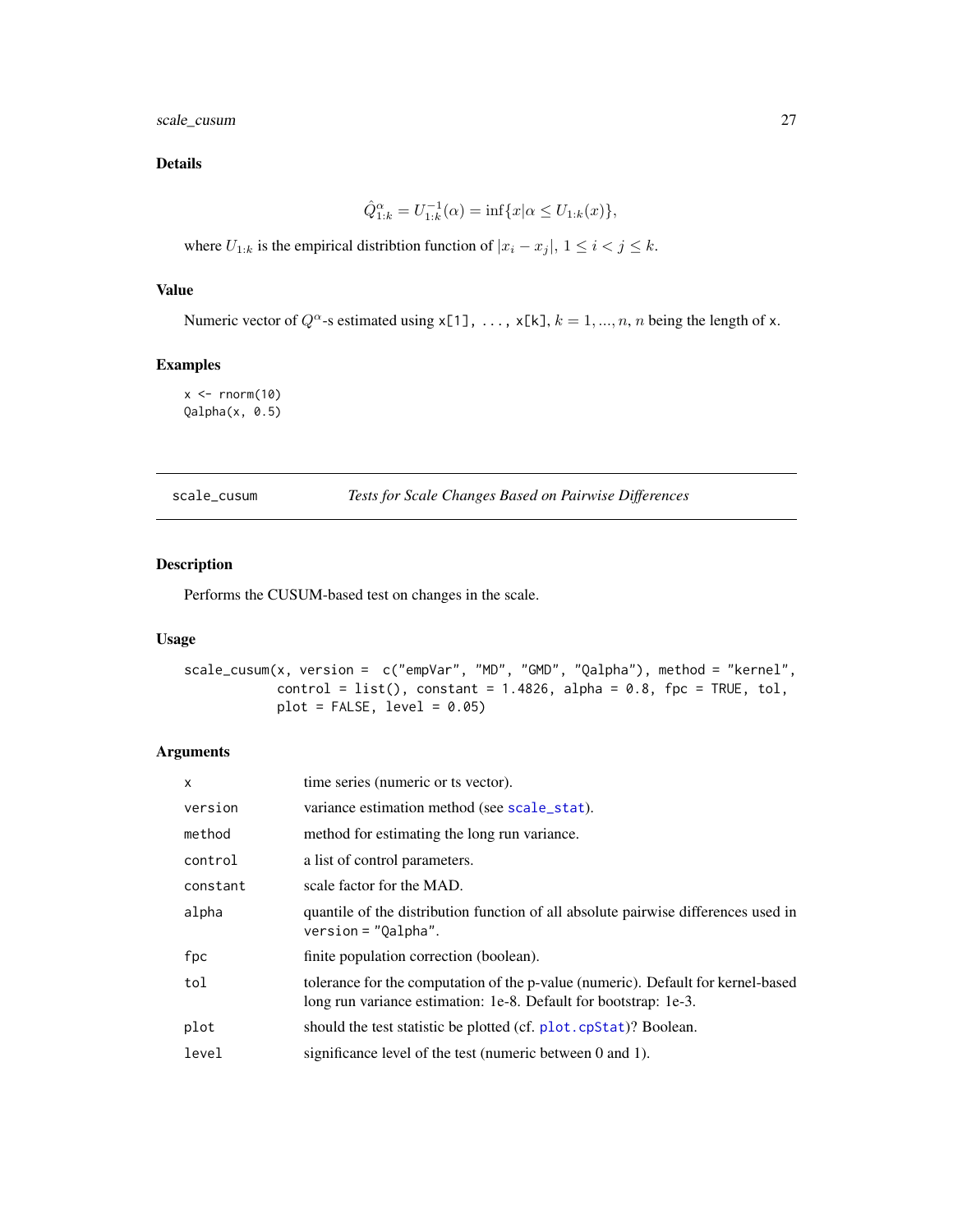#### <span id="page-27-0"></span>Details

The function performs a CUSUM-type test on changes in the scale. Formally, the hypothesis pair is

$$
H_0: \sigma_2^2 = \dots = \sigma_n^2
$$
  
*vs.*  

$$
H_1: \exists k \in \{2, ..., n-1\}: \sigma_k^2 \neq \sigma_{k+1}^2
$$

where  $\sigma_t^2 = Var(X_t)$  and n is the length of the time series. k is called a 'change point'. The hypotheses do not include  $\sigma_1^2$  since then the variance of one single observation would need to be estimated.

The test statistic is computed using [scale\\_stat](#page-28-1) and in the case of method = "kernel" asymptotically follows a Kolmogorov distribution. To derive the p-value, the function [pKSdist](#page-20-1) is used.

If method = "bootstrap", a dependent block bootstrap with parameters  $B = 1/t$ ol and  $l =$ control\$l is performed in order to derive the p-value of the test. First, select a boostrap sample  $x_1^*,..., x_{kl}^*, k = \lfloor n/l \rfloor$ , the following way: Uniformly draw a random iid sample  $J_1, ..., J_k$  from  $\{1, ..., n-l+1\}$  and concatenate the blocks  $x_{J_i}, ..., x_{J_i+l-1}$  for  $i = 1, ..., k$ . Then apply the test statistic  $\hat{T}_s$  to the bootstrap sample. Repeat the procedure B times. The p-value is can be obtained as the proportion of the bootstrapped test statistics which is larger than the test statistic on the full sample.

#### Value

A list of the class "htest" containing the following components:

| statistic                  | return value of the function scale_stat.                 |
|----------------------------|----------------------------------------------------------|
| p.value                    | p-value (numeric).                                       |
| alternative                | alternative hypothesis (character string).               |
| method                     | name of the performed test (character string).           |
| cp.location                | index of the estimated change point location (integer).  |
| data.name                  | name of the data (character string).                     |
| Plus if method = "kernel": |                                                          |
| lrv                        | list containing the compontents method, param and value. |

else if method = "bootstrap":

bootstrap list containing the compontents param (= block length) and crit.value.

#### Author(s)

Sheila Görz

#### References

Gerstenberger, C., Vogel, D., and Wendler, M. (2020). Tests for scale changes based on pairwise differences. Journal of the American Statistical Association, 115(531), 1336-1348. Dürre, A. (2022+). "Finite sample correction for cusum tests", *unpublished manuscript*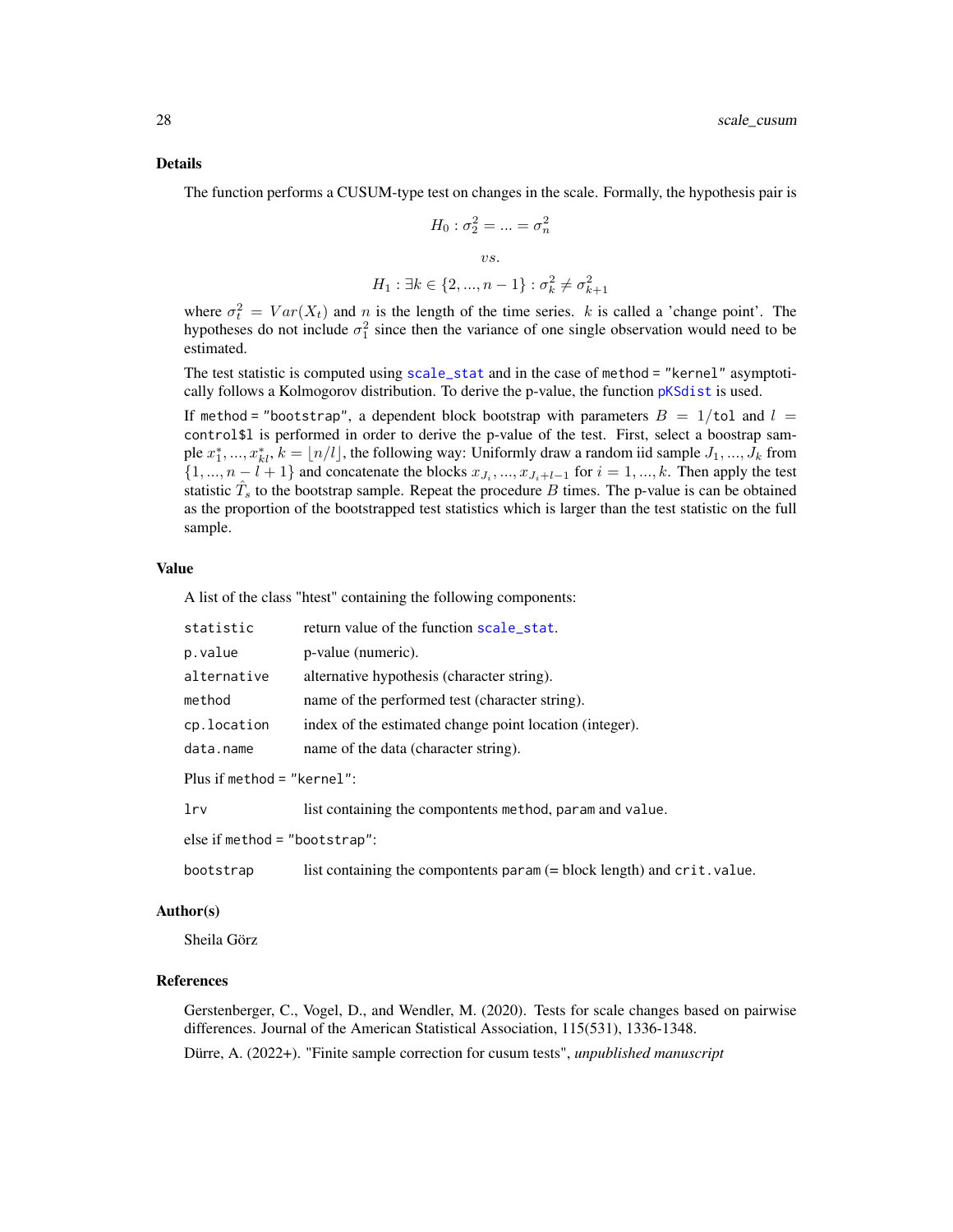#### <span id="page-28-0"></span>scale\_stat 29

#### See Also

[scale\\_stat](#page-28-1), [lrv](#page-13-1), [pKSdist](#page-20-1), [Qalpha](#page-25-1)

#### Examples

```
x \leftarrow \text{arima.sim}(list(ar = 0.5), 100)# under H_0:
scale_cusum(x)
scale_cusum(x, "MD")
# under the alternative:
x[51:100] < x[51:100] * 3scale_cusum(x)
scale_cusum(x, "MD")
```
<span id="page-28-1"></span>scale\_stat *Test statistic to detect Scale Changes*

#### Description

Computes the test statistic for CUSUM-based tests on scale changes.

#### Usage

```
scale_stat(x, version = c("empVar", "MD", "GMD", "Qalpha"), method = "kernel",
          control = list(), constant = 1.4826, alpha = 0.8)
```
#### Arguments

| x        | time series (numeric or ts vector).                                                                                                                           |
|----------|---------------------------------------------------------------------------------------------------------------------------------------------------------------|
| version  | variance estimation method.                                                                                                                                   |
| method   | either "kernel" for performing a kernel-based long run variance estimation, or<br>"bootstrap" for performing a dependent wild bootstrap. See 'Details' below. |
| control  | a list of control parameters.                                                                                                                                 |
| constant | scale factor for the MAD.                                                                                                                                     |
| alpha    | quantile of the distribution function of all absolute pairwise differences used in<br>$version = "Qalpha".$                                                   |

#### Details

Let  $n$  be the length of the time series. The CUSUM test statistic for testing on a change in the scale is then defined as k

$$
\hat{T}_s = \max_{1 < k \le n} \frac{k}{\sqrt{n}} |\hat{s}_{1:k} - \hat{s}_{1:n}|,
$$

where  $\hat{s}_{1:k}$  is a scale estimator computed using only the first k elements of the time series x.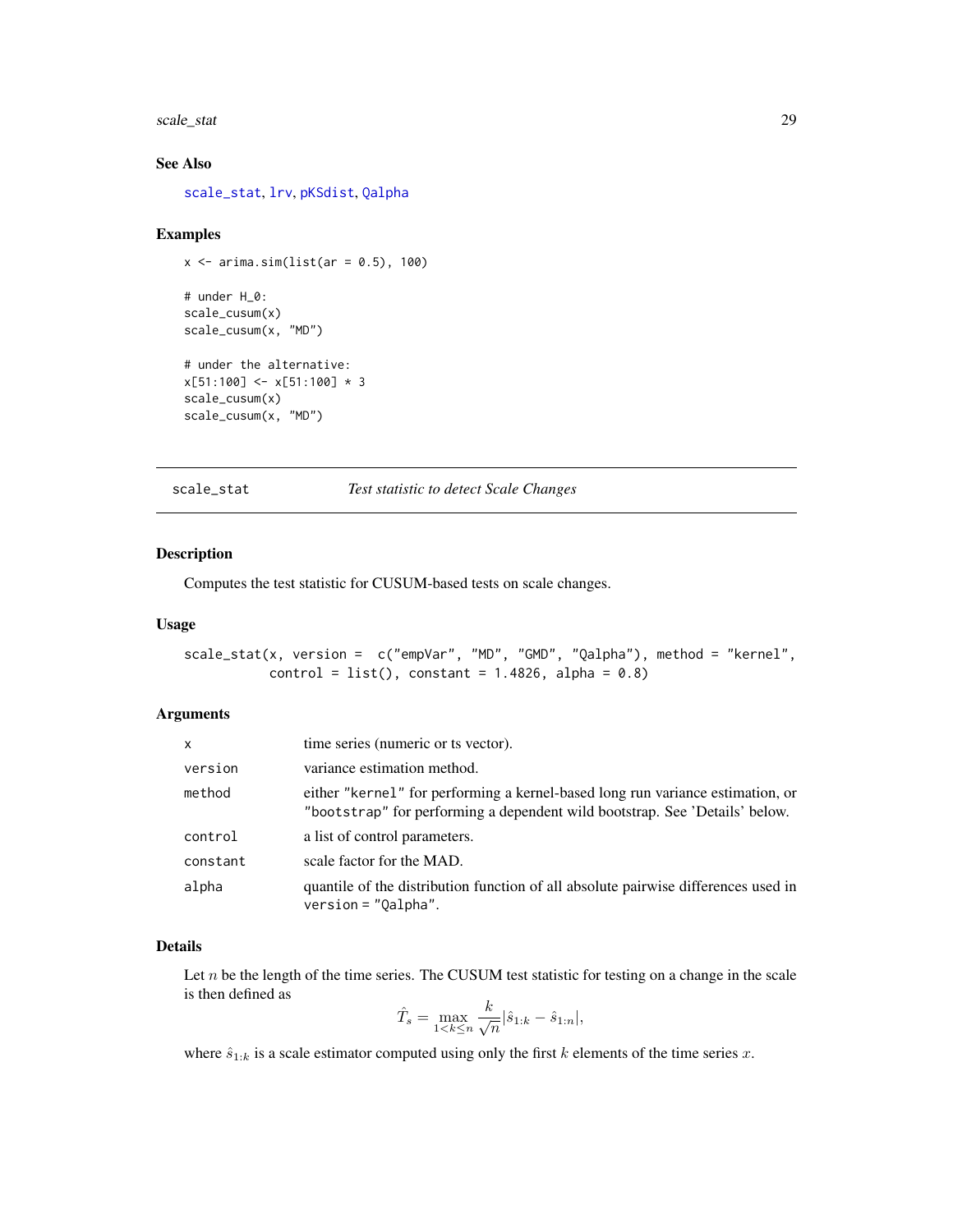If method = "kernel", the test statistic  $\hat{T}_{s}$  is divided by the estimated long run variance  $\hat{D}_{s}$  so that it asymptotically follows a Kolmogorov distribution.  $\hat{D}_s$  is computed by the function [lrv](#page-13-1) using kernel-based estimation.

For the scale estimator  $\hat{s}_{1:k}$ , there are five different options which can be set via the version parameter:

Empirical variance (empVar)

$$
\hat{\sigma}_{1:k}^2 = \frac{1}{k-1} \sum_{i=1}^k (x_i - \bar{x}_{1:k})^2; \ \bar{x}_{1:k} = k^{-1} \sum_{i=1}^k x_i.
$$

Mean deviation (MD)

$$
\hat{d}_{1:k} = \frac{1}{k-1} \sum_{i=1}^{k} |x_i - med_{1:k}|,
$$

where  $med_{1:k}$  is the median of  $x_1, ..., x_k$ .

Gini's mean difference (GMD)

$$
\hat{g}_{1:k} = \frac{2}{k(k-1)} \sum_{1 \le i < j \le k} (x_i - x_j).
$$

 $Q^{\alpha}$  (Qalpha)

$$
\hat{Q}_{1:k}^{\alpha} = U_{1:k}^{-1}(\alpha) = \inf \{ x | \alpha \le U_{1:k}(x) \},
$$

where  $U_{1:k}$  is the empirical distribtion function of  $|x_i - x_j|$ ,  $1 \le i < j \le k$  (cf. [Qalpha](#page-25-1)).

For the kernel-based long run variance estimation, the default bandwidth  $b_n$  is determined as follows:

If  $\hat{\rho}_j$  is the estimated autocorrelation to lag j, a maximal lag l is selected to be the smallest integer  $k$  so that

$$
\max\{|\hat{\rho}_k|, ..., |\hat{\rho}_{k+\kappa_n}|\} \le 2\sqrt{(\log_{10}(n)/n)},
$$

 $\kappa_n = \max\{5, \sqrt{\log_{10}(n)}\}.$  This l is determined for both the original data x and the squared data  $x^2$  and the maximum  $l_{max}$  is taken. Then the bandwidth  $b_n$  is the minimum of  $l_{max}$  and  $n^{1/3}$ .

#### Value

Test statistic (numeric value) with the following attributes:

teststat test process (before taking the maximum).

lrv-estimation long run variance estimation method.

If method = "kernel" the following attributes are also included:

- sigma estimated long run variance.
- param parameter used for the lrv estimation.
- kFun kernel function used for the lrv estimation.

Is an S3 object of the class "cpStat".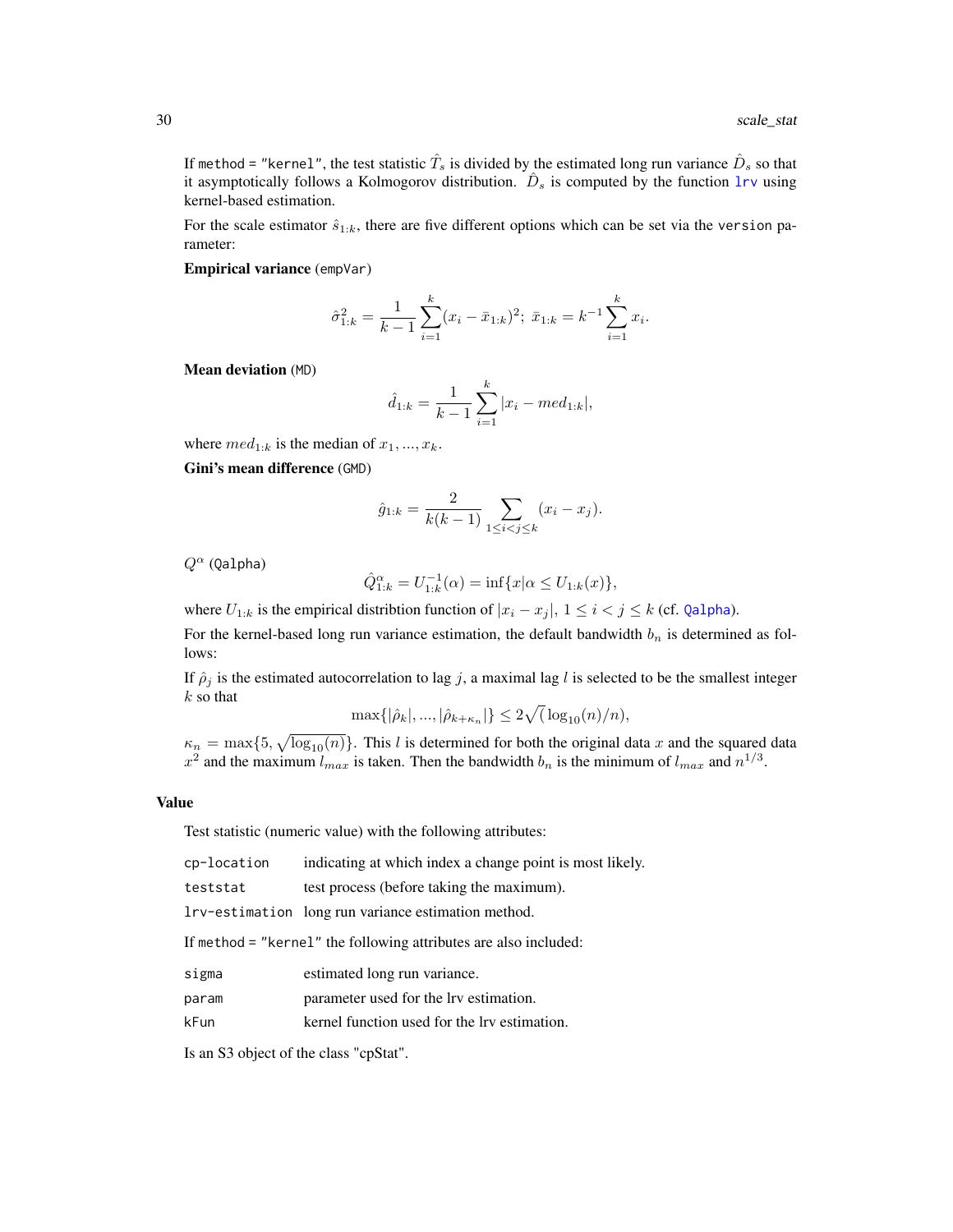#### <span id="page-30-0"></span>weightedMedian 31

#### Author(s)

Sheila Görz

#### References

Gerstenberger, C., Vogel, D., and Wendler, M. (2020). Tests for scale changes based on pairwise differences. Journal of the American Statistical Association, 115(531), 1336-1348.

#### See Also

[lrv](#page-13-1), [Qalpha](#page-25-1)

#### Examples

```
x \leftarrow \text{arima.sim}(list(ar = 0.5), 100)# under H_0:
scale_stat(x, "GMD")
scale_stat(x, "Qalpha", method = "bootstrap")
# under the alternative:
x[51:100] < x[51:100] * 3
```

```
scale_stat(x)
scale_stat(x, "Qalpha", method = "bootstrap")
```
weightedMedian *Weighted Median*

#### Description

Computes the weighted median of a numeric vector.

#### Usage

weightedMedian(x, w)

#### Arguments

|   | Numeric vector.            |
|---|----------------------------|
| w | Integer vector of weights. |

#### Details

Here, the median of an even length n of x is defined as  $x_{(n/2+1)}$  if  $x_{(i)}$  is the *i*-th largest element in x, i.e. the larger value is taken.

#### Value

Weighted median of x with respect to w.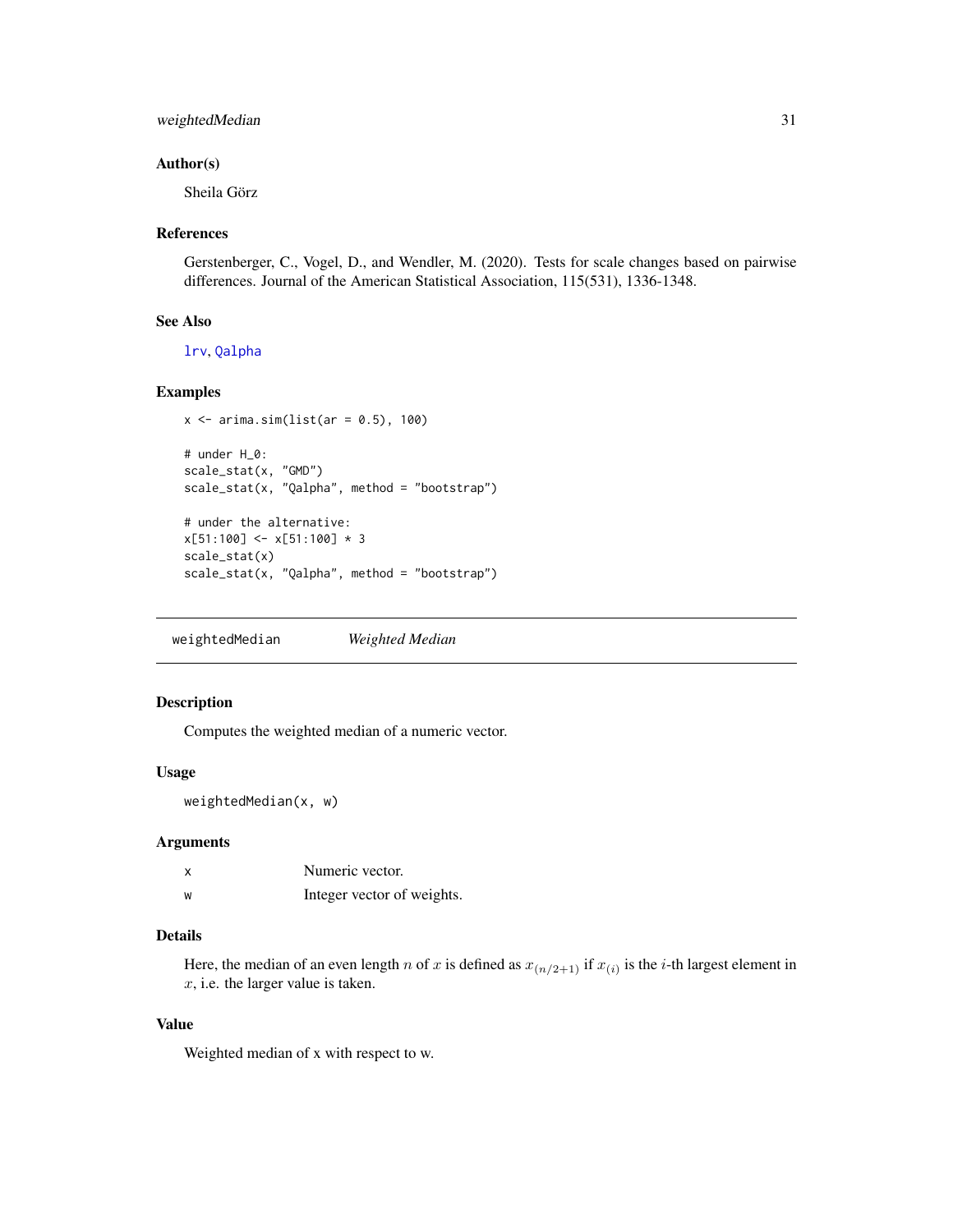#### Examples

```
x \leftarrow c(1, 4, 9)w \leftarrow c(5, 1, 1)weightedMedian(x, w)
```
<span id="page-31-1"></span>wilcox\_stat *Wilcoxon-Mann-Whitney Test Statistic for Change Points*

#### Description

Computes the test statistic for the Wilcoxon-Mann-Whitney change point test

#### Usage

```
wilcox_stat(x, h = 1L, method = "kernel", control = list())
```
#### Arguments

| $\mathsf{x}$ | Time series (numeric or ts vector)                                                 |
|--------------|------------------------------------------------------------------------------------|
| h.           | Kernel function of the U statistic (1L or 2L, or a function with two parameters).  |
| method       | Method for estimating the long run variance                                        |
| control      | A list of control parameters for the estimation of the long run variance (cf. 1rv) |

#### Details

Let n be the length of x, i.e. the number of observations.

 $h = 1L$ :

$$
T_n = \frac{1}{\hat{\sigma}} \max_{1 \le k \le n} \left| \frac{1}{n^{3/2}} \sum_{i=1}^k \sum_{j=k+1}^n (1_{\{x_i < x_j\}} - 0.5) \right|
$$

 $h = 2L$ :

$$
T_n = \frac{1}{\hat{\sigma}} \max_{1 \le k \le n} \left| \frac{1}{n^{3/2}} \sum_{i=1}^k \sum_{j=k+1}^n (x_i - x_j) \right|
$$

 $\hat{\sigma}$  is estimated by the square root of [lrv](#page-13-1). The denominator corresponds to that in the ordinary CUSUM change point test.

By default, kernel-based estimation is used.

If  $h = 1L$ , the default for distr is TRUE. If no block length is supplied, first the time series x is corrected for the estimated change point and Spearman's autocorrelation to lag 1  $(\rho)$  is computed. Then the default bandwidth follows as

$$
b_n = \max\left\{ \left\lceil n^{0.25} \left( \frac{2\rho}{1-\rho^2} \right)^{0.8} \right\rceil, 1 \right\}.
$$

Otherwise, the default for distr is FALSE and the default bandwidth is

$$
b_n = \max\left\{ \left\lceil n^{0.4} \left( \frac{2\rho}{1-\rho^2} \right)^{1/3} \right\rceil, 1 \right\}.
$$

<span id="page-31-0"></span>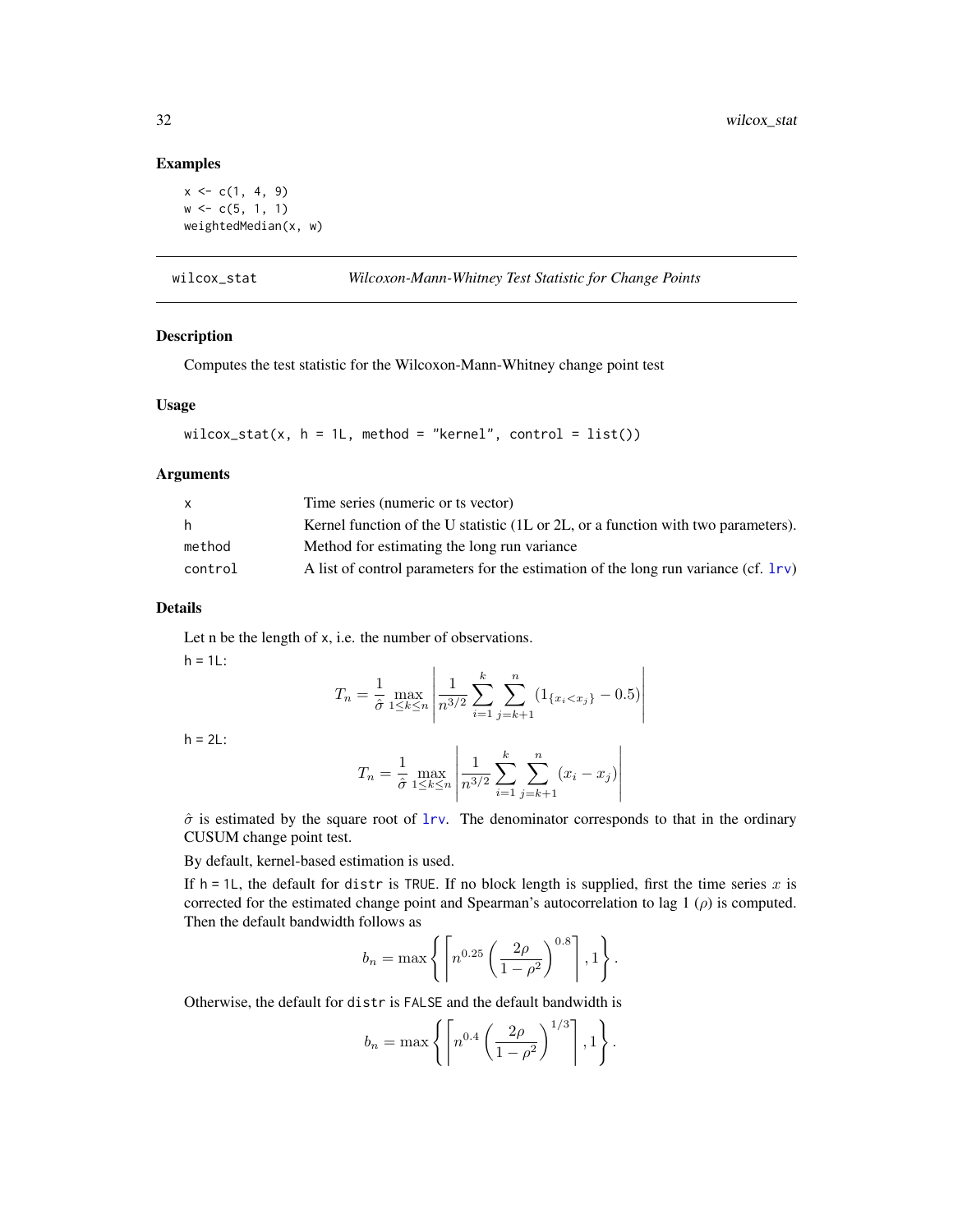#### <span id="page-32-0"></span>wmw\_test 33

#### Value

Test statistic (numeric value) with the following attributes:

| cp-location | indicating at which index a change point is most likely. |
|-------------|----------------------------------------------------------|
| teststat    | test process (before taking the maximum).                |
|             | Irv-estimation long run variance estimation method.      |
| sigma       | estimated long run variance.                             |
| param       | parameter used for the lrv estimation.                   |
| kFun        | kernel function used for the lry estimation.             |
|             |                                                          |

Is an S3 object of the class "cpStat".

#### Author(s)

Sheila Görz

#### References

Dehling, H., et al. "Change-point detection under dependence based on two-sample U-statistics." Asymptotic laws and methods in stochastics. Springer, New York, NY, 2015. 195-220.

#### See Also

[lrv](#page-13-1)

#### Examples

```
# time series with a location change at t = 20
x <- c(rnorm(20, 0), rnorm(20, 2))
# Wilcoxon-Mann-Whitney change point test statistic
wilcox_stat(x, h = 1L, control = list(b_n = length(x)^(1/3)))
```
wmw\_test *Wilocxon-Mann-Whitney Test for Change Points*

#### Description

Performs the Wilcoxon-Mann-Whitney change point test.

#### Usage

```
wmw\_test(x, h = 1L, method = "kernel", control = list(), tol = 1e-8,plot = FALSE)
```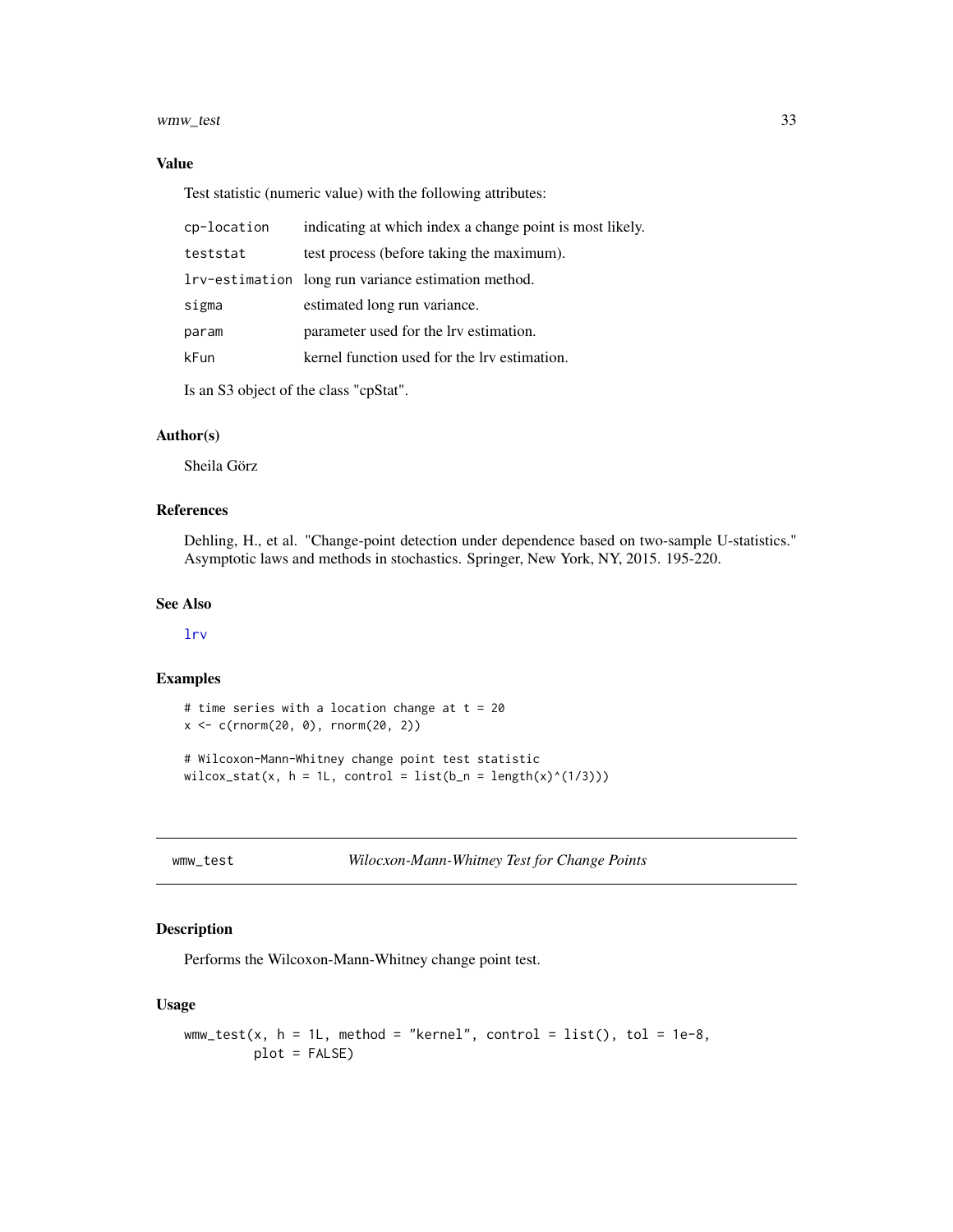#### <span id="page-33-0"></span>Arguments

| $\mathsf{x}$ | time series (numeric or ts vector).                                                      |
|--------------|------------------------------------------------------------------------------------------|
| h            | version of the test (integer, 1L or 2L)                                                  |
| method       | method for estimating the long run variance.                                             |
| control      | a list of control parameters (cf. 1rv).                                                  |
| tol          | tolerance of the distribution function (numeric), which is used to compute p-<br>values. |
| plot         | should the test statistic be plotted (cf. plot. cpStat). Boolean.                        |

#### Details

The function performs a Wilcoxon-Mann-Whitney change point test. It tests the hypothesis pair

$$
H_0: \mu_1 = \ldots = \mu_n
$$

vs.

$$
H_1: \exists k \in \{1, ..., n-1\} : \mu_k \neq \mu_{k+1}
$$

where  $\mu_t = E(X_t)$  and n is the length of the time series. k is called a 'change point'.

The test statistic is computed using [wilcox\\_stat](#page-31-1) and asymptotically follows a Kolmogorov distribution. To derive the p-value, the function [pKSdist](#page-20-1) is used.

#### Value

A list of the class "htest" containing the following components:

| statistic   | value of the test statistic (numeric).                  |
|-------------|---------------------------------------------------------|
| p.value     | p-value (numeric).                                      |
| alternative | alternative hypothesis (character string).              |
| method      | name of the performed test (character string).          |
| cp.location | index of the estimated change point location (integer). |
| data.name   | name of the data (character string).                    |

#### Author(s)

Sheila Görz

#### References

Dehling, H., et al. "Change-point detection under dependence based on two-sample U-statistics." Asymptotic laws and methods in stochastics. Springer, New York, NY, 2015. 195-220.

#### See Also

[wilcox\\_stat](#page-31-1), [lrv](#page-13-1), [pKSdist](#page-20-1)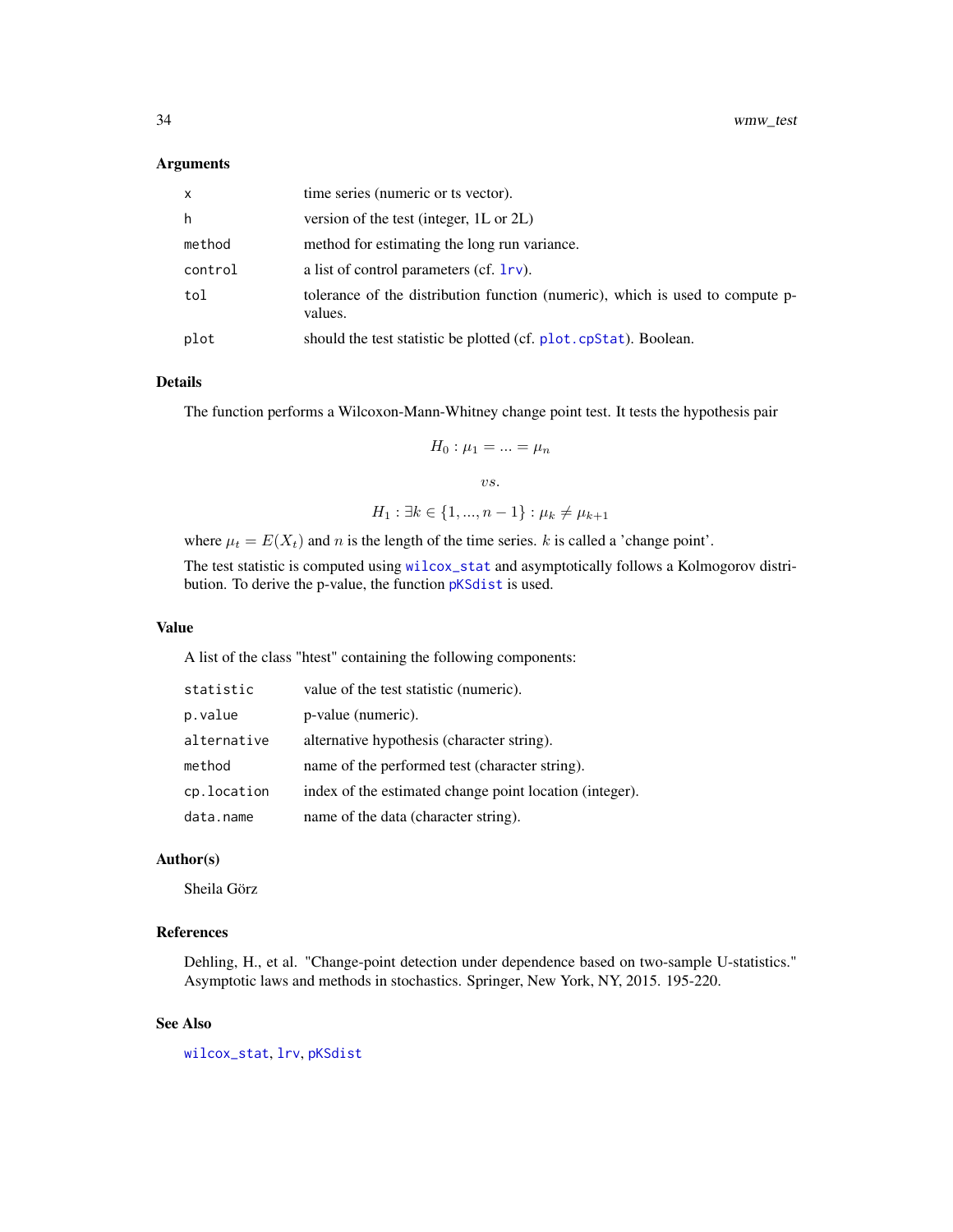<span id="page-34-0"></span>zeros 35

#### Examples

```
#time series with a structural break at t = 20Z \leq c(\text{rnorm}(20, 0), \text{rnorm}(20, 2))wmw_test(Z, h = 1L, control = list(overlapping = TRUE, b_n = 5))
```
#### zeros *Zero of the Bessel function of first kind*

#### Description

Contains the zeros of the Bessel function of first kind.

#### Usage

data("zeros")

#### Format

A data frame where the i-th column contains the first 50 zeros of the Bessel function of the first kind and  $((i - 1) / 2)$ th order,  $i = 1, ..., 5001$ .

#### Source

The zeros are computed by the mathematical software octave.

#### References

Eaton, J., Bateman, D., Hauberg, S., Wehbring, R. (2015). "GNU Octave version 4.0.0 manual: a high-level interactive language for numerical computations".